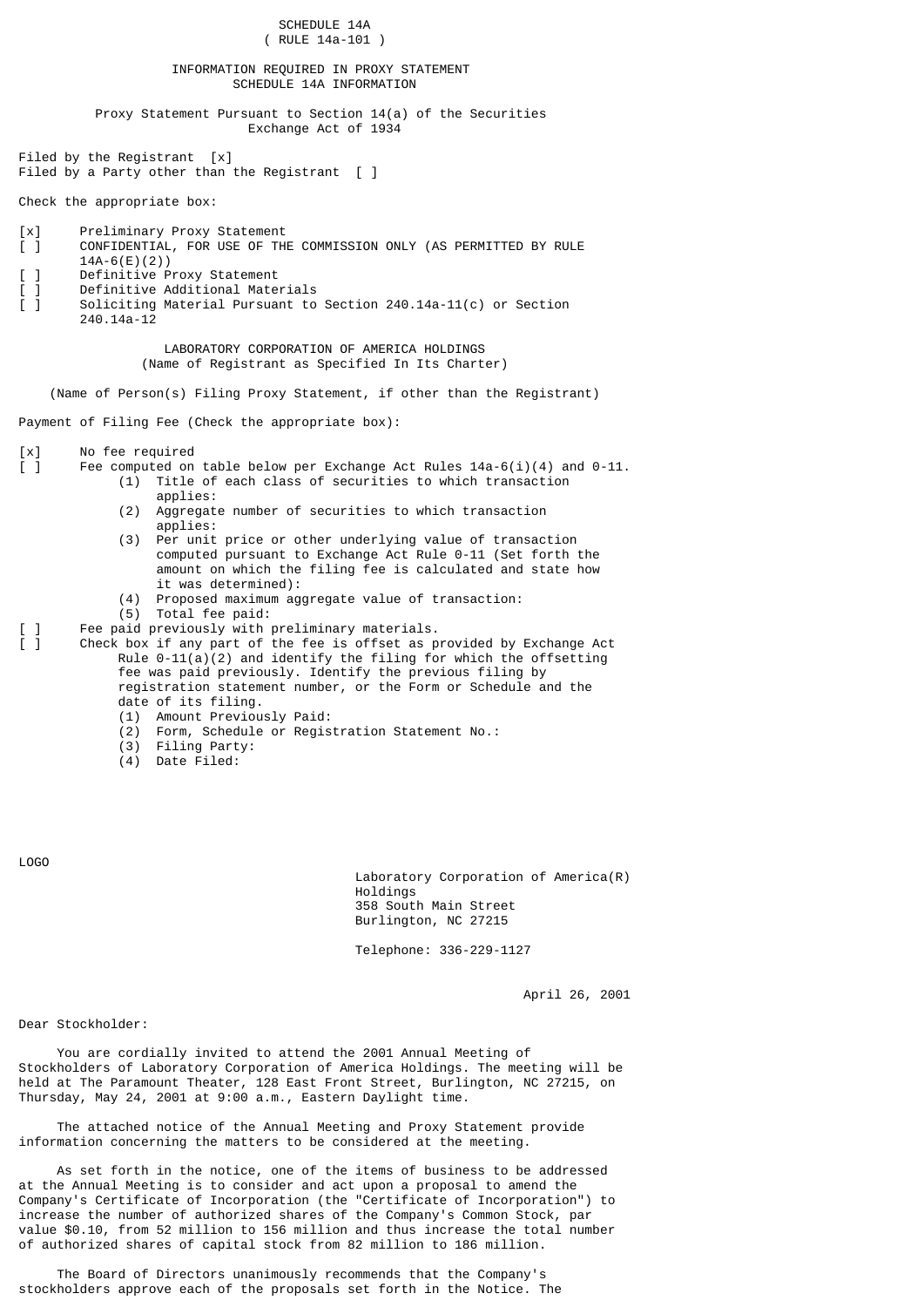enclosed Proxy Statement sets forth more detailed information regarding these proposals. Please carefully review the information in the Proxy Statement.

 Whether or not you plan to attend the meeting in person, your shares should be represented and voted at the meeting. Accordingly, after reading the enclosed proxy statement, kindly mark the proxy card to indicate your vote, date and sign the proxy card, and return it in the enclosed, postage-paid envelope as soon as conveniently possible. If you desire to vote in accordance with the Board of Directors' recommendations, you need not mark your votes on the proxy card, but you do need to sign, date, and return it in the enclosed postage-paid envelope in order to record your vote. Proxy voting via the Internet or telephone is now available to many stockholders. Using the Internet to vote results in substantial savings on return postage for the Company. Your enclosed proxy card will indicate whether these voting options are available to you and how to use them. If you later decide to attend the meeting and wish to vote your shares personally, you may revoke your proxy at any time before it is exercised.

Sincerely,

 LOGO/Signature Thomas P. Mac Mahon Chairman of the Board, President and Chief Executive Officer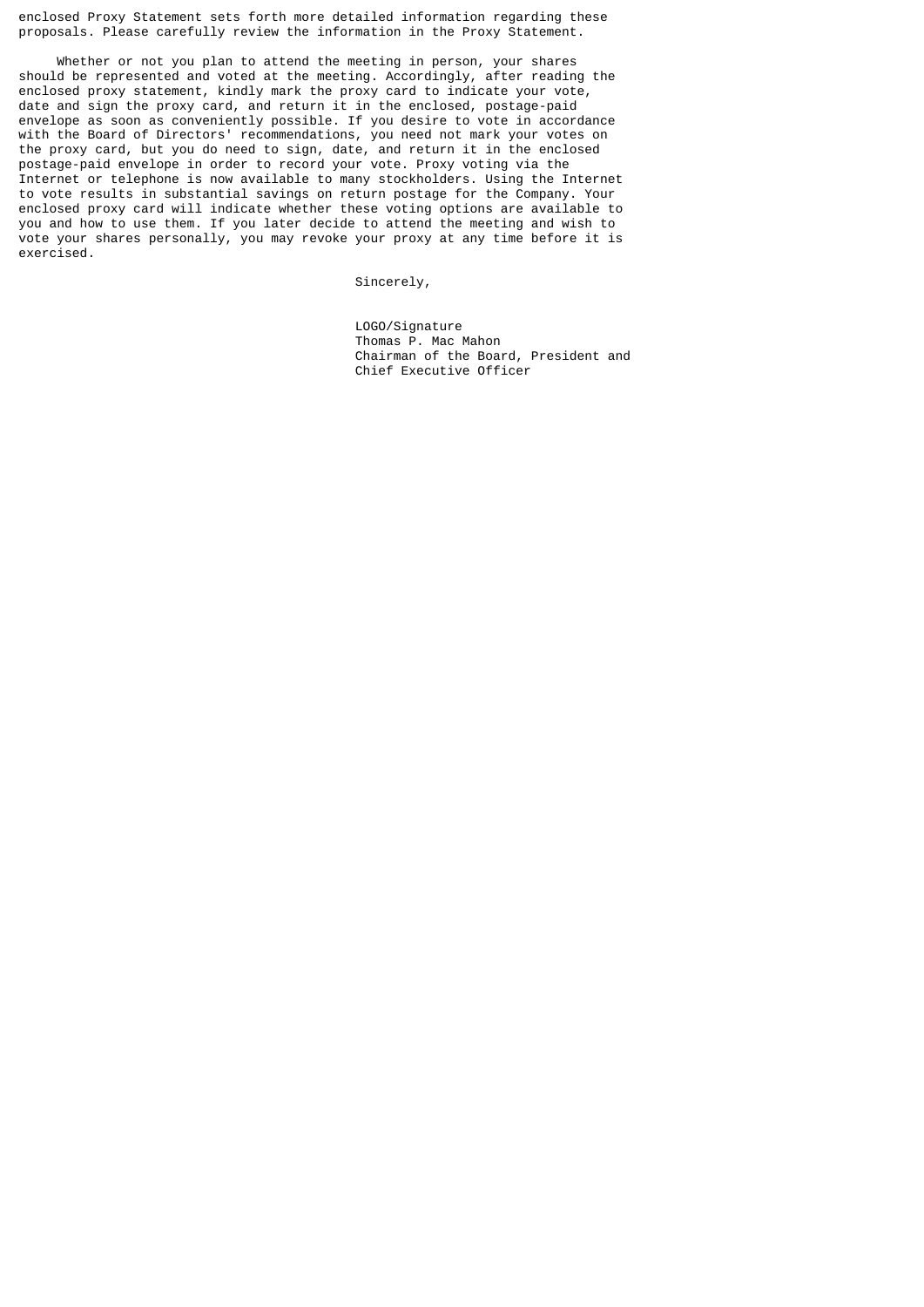## LABORATORY CORPORATION OF AMERICA HOLDINGS

### NOTICE OF ANNUAL MEETING OF STOCKHOLDERS

To the Stockholders of Laboratory Corporation of America Holdings:

 Notice is hereby given that the 2001 Annual Meeting (the "Annual Meeting") of the stockholders of Laboratory Corporation of America Holdings (the "Company") will be held at The Paramount Theater, 128 East Front Street, Burlington, NC 27215, on Thursday, May 24, 2001 at 9:00 a.m., Eastern Daylight time, for the following purposes:

 1. To elect all of the members of the Company's board of directors to serve until the Company's next annual meeting and until such directors' successors are elected and shall have qualified;

 2. To approve an amendment to the Company's Certificate of Incorporation to increase the number of authorized shares of the Company's Common Stock, par value \$0.10, from 52,000,000 to 156,000,000 and thus increase the total number of authorized shares of capital stock from 82,000,000 to 186,000,000;

 3. To approve an amendment to the Company's 1995 Stock Plan for Non-Employee Directors to extend the term thereof to June 30, 2006;

 4. To ratify the appointment of PricewaterhouseCoopers LLP as the Company's independent accountants for the year ending December 31, 2001; and

 5. To transact such other business as may properly come before the Annual Meeting or at any adjournments thereof.

 A proxy statement describing the matters to be considered at the Annual Meeting is attached to this notice. Only stockholders of record at the close of business on April 18, 2001 are entitled to notice of, and to vote at, the Annual Meeting and at any adjournments thereof.

 A copy of the Annual Report of the Company for the fiscal year ended December 31, 2000 has either preceded or accompanies this notice.

By Order of the Board of Directors

LOGO/Signature Bradford T. Smith Secretary

April 26, 2001

 PLEASE COMPLETE, SIGN, AND DATE THE ACCOMPANYING PROXY CARD, AND RETURN IT PROMPTLY IN THE ENCLOSED ENVELOPE. THIS WILL ENSURE THAT YOUR SHARES ARE VOTED IN ACCORDANCE WITH YOUR WISHES.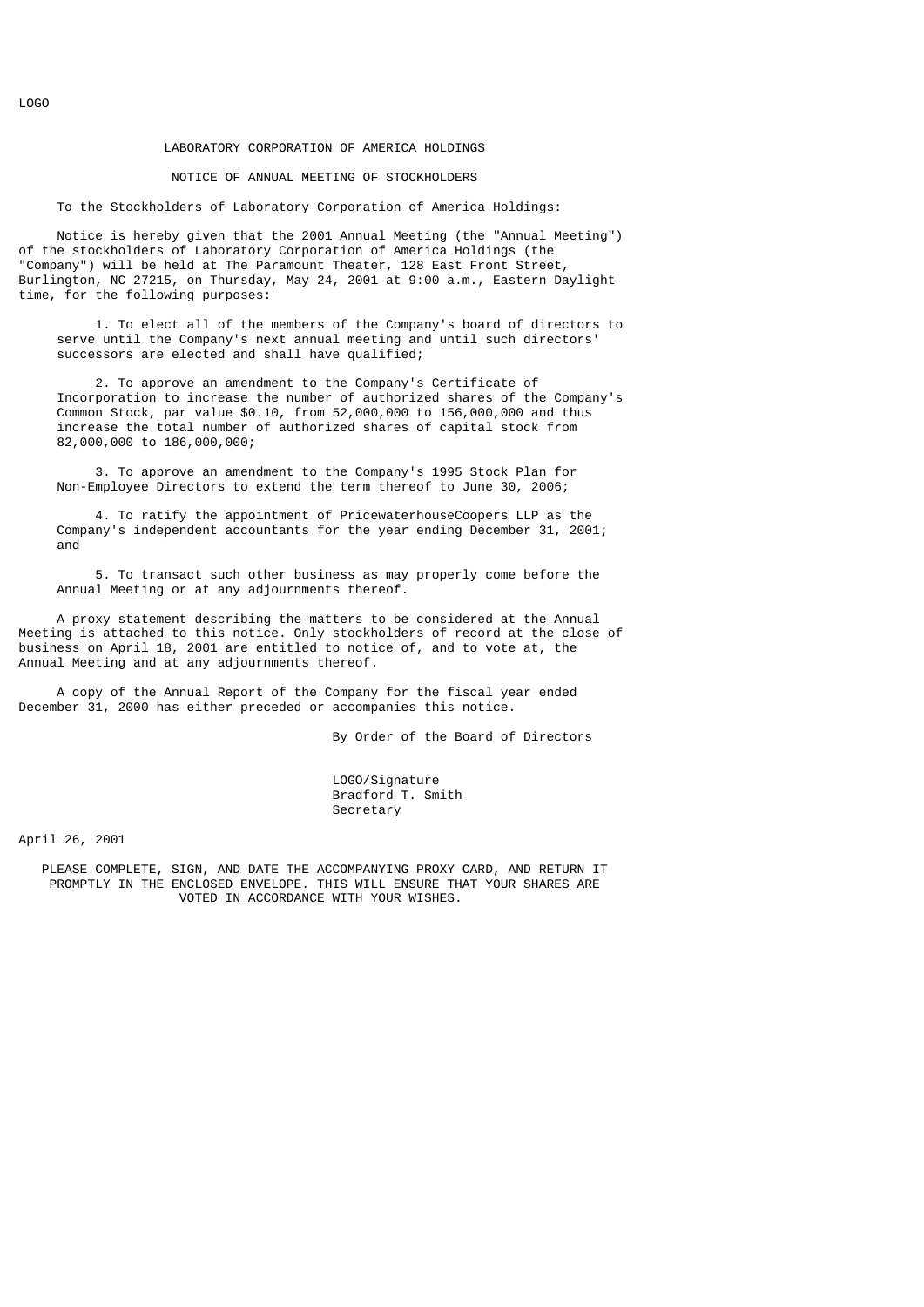### LABORATORY CORPORATION OF AMERICA HOLDINGS 358 SOUTH MAIN STREET BURLINGTON, NORTH CAROLINA 27215

#### ----------- PROXY STATEMENT -----------

 This Proxy Statement is being furnished in connection with the solicitation by the Board of Directors of Laboratory Corporation of America Holdings, a Delaware corporation (the "Company"), of proxies to be voted at the 2001 annual meeting of stockholders to be held at The Paramount Theater, 128 East Front Street, Burlington, NC 27215, on Thursday, May 24, 2001 at 9:00 a.m., Eastern Daylight time, and at any adjournments thereof (the "Annual Meeting"). The Notice of Annual Meeting, this Proxy Statement, and the accompanying proxy card are first being mailed to stockholders on or about April 27, 2001.

 At the Annual Meeting, the Company's stockholders will be asked (i) to elect the following persons as directors of the Company to serve until the Company's next annual meeting and until such directors' successors are elected and shall have qualified: Thomas P. Mac Mahon, Jean-Luc Belingard, Wendy E. Lane, Robert E. Mittelstaedt, Jr., James B. Powell, M.D., David B. Skinner, M.D. and Andrew G. Wallace, M.D., (ii) to approve an amendment to the Company's Certificate of Incorporation (the "Amendment") to increase the number of authorized shares of the Company's common stock, par value \$0.10 (the "Common Stock"), from 52,000,000 to 156,000,000 and thus increase the total number of authorized shares of capital stock from 82,000,000 to 186,000,000; (iii) to approve an amendment to the Company's 1995 Stock Plan for Non-Employee Directors to extend the term thereof to June 30, 2006 (the "Stock Plan Amendment); (iv) to ratify the appointment of Pricewaterhouse Coopers LLP as the Company's independent accountants for the year ending December 31, 2001; and (v) to take such other action as may properly come before the Annual Meeting or any adjournments thereof.

## GENERAL INFORMATION

# Solicitation and Voting of Proxies; Revocation; Record Date

 All proxies duly executed and received by the Company will be voted on all matters presented at the Annual Meeting in accordance with the instructions given therein by the person executing such proxy or, in the absence of such instructions, will be voted in favor of the election to the Company's Board of Directors of the seven nominees for director identified in this Proxy Statement, the approval of the Amendment, the Stock Plan Amendment, and the ratification of the appointment of PricewaterhouseCoopers LLP as the Company's independent accountants for 2001. Any stockholder may revoke his/her proxy at any time prior to the Annual Meeting before it is voted by written notice to such effect delivered to the Company at 358 South Main Street, Burlington, North Carolina 27215, Attention: Bradford T. Smith, Secretary, by delivery prior to the Annual Meeting of a subsequently dated proxy or by attending the Annual Meeting and voting in person.

 Solicitation of proxies may be made by mail and may also be made by personal interview, telephone and facsimile transmission, and by directors, officers, and regular employees of the Company without special compensation therefore. The expenses of the preparation of proxy materials and the solicitation of proxies for the Annual Meeting will be paid by the Company. The Company expects to reimburse banks, brokers, and other persons for their reasonable, out-of-pocket expense in handling proxy materials for beneficial owners.

 Only holders of record of the common stock, par value \$0.10 per share, of the Company ("Common Stock") at the close of business on April 18, 2001 (the "Record Date") will be entitled to notice of, and to vote at, the Annual Meeting. At the close of business on March 30, 2001, there were issued and outstanding 35,003,334 shares of Common Stock.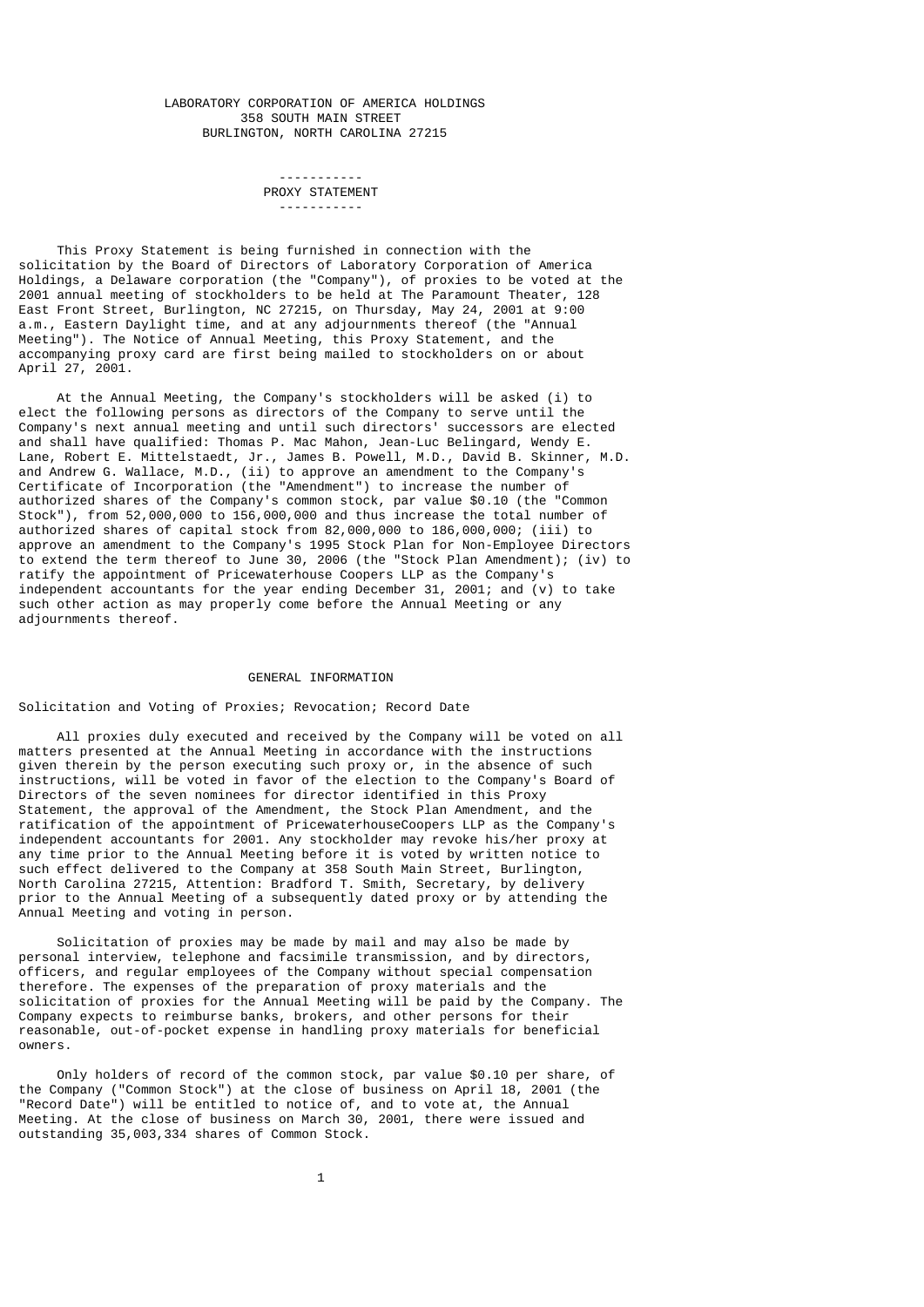A quorum for the Annual Meeting consists of a majority of the total number of shares of Common Stock outstanding on the Record Date and entitled to vote, present in person or represented by proxy. Directors of the Company will be elected by a plurality vote of the shares of Common Stock represented at the Annual Meeting and entitled to vote. Abstentions and broker non-votes will not affect the outcome of the election. The affirmative vote of a majority of the shares of Common Stock is required for the approval of the Amendment. An abstention or broker non-vote on the proposal to approve the Amendment will have the same effect as a negative vote. The affirmative vote of a majority of shares of Common Stock represented at the Annual Meeting and entitled to vote is requested for approval of the Stock Plan Amendment and the ratification of the appointment of PricewaterhouseCoopers LLP as the Company's independent accountants for the year ending December 31, 2001. An abstention or broker non-vote will have no effect on the vote to approve and adapt the Stock Plan Amendment and to ratify the appointment of independent accountants. As of March 30, 2001, the directors and executive officers of the Company beneficially owned an aggregate of 386,560 shares of Common Stock, representing approximately 1.1% of the total number of shares of Common Stock outstanding (after excluding Restricted Shares, which have no voting rights until fully-vested) on the Record Date and entitled to vote.

 The Board of Directors of the Company recommends that stockholders vote "FOR" the election of each of the nominees for director of the Company (as specified below), the approval of the Amendment, the Stock Plan Amendment, and the ratification of the appointment of PricewaterhouseCoopers LLP as the Company's independent accountants for 2001.

# Beneficial Ownership

 As of October 30, 2000 Roche Holdings, Inc., an affiliate of Roche Holdings Ltd ("Roche"), owned 11,352,537 shares of Common Stock, representing approximately 32.4% of the number of shares of Common Stock outstanding as of March 30, 2001.

 In 1995, the Company and affiliates of Roche entered into a stockholder agreement dated as of April 28, 1995 (the "Stockholder Agreement"). The Stockholder Agreement contains certain provisions relating to (i) the governance of the Company, including, but not limited to, the composition of the Board of Directors, (ii) the issuance, sale, and transfer of the Company's Equity Securities (as defined in the Stockholder Agreement) by the Company and Roche, and (iii) registration rights granted by the Company to Roche with respect to the Company's Equity Securities. A copy of the Stockholder Agreement was included as an exhibit to the Company's report on Form 8-K filed with the Commission on May 12, 1995. The Stockholder Agreement is further described below under "Certain Relationships and Related Transactions - Beneficial Ownership by Roche."

 Roche has informed the Company that it will vote for the election of each of the nominees to the Board of Directors identified herein, for approval of the Amendment and the Stock Plan Amendment, and for ratification of the appointment of PricewaterhouseCoopers LLP as the Company's independent accountants for 2001.

## ITEM ONE: ELECTION OF DIRECTORS

 All of the Company's directors will be elected at the Annual Meeting to serve until the next succeeding annual meeting of the Company and until their successors are elected and shall have qualified. All of the nominees listed below are currently serving as members of the Board of Directors. Except as herein stated, the proxies solicited hereby will be voted FOR the election of such nominees unless the completed proxy card directs otherwise.

 The governance provisions of the Stockholder Agreement provide, among other things, that the Board of Directors of the Company will (subject to specified exceptions) be comprised of seven members, consisting of three designees of Roche (the "Roche Directors") and four Independent Directors (as defined therein) nominated by the Nominating Committee of the Board of Directors. The persons nominated to serve as Roche Directors are Mr. Mac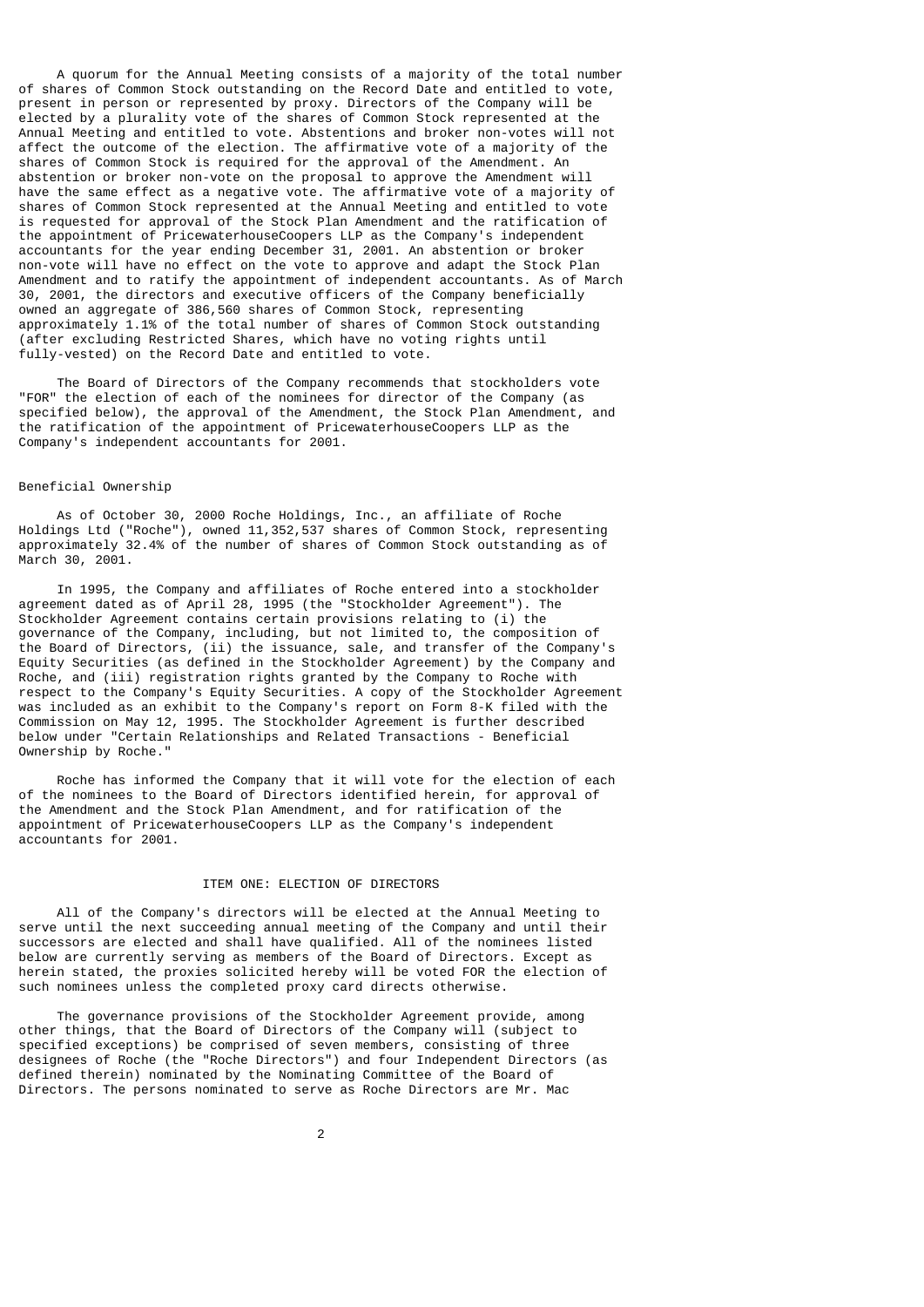Mahon, Dr. Powell and Mr. Belingard. The persons nominated to serve as Independent Directors are Ms. Lane, Mr. Mittelstaedt, Dr. Skinner, and Dr. Wallace.

 The Stockholder Agreement provides that, among other things, certain actions by the Company will require approval by a majority of the entire Board of Directors of the Company, which majority must include at least a majority of the Roche Directors and at least one Independent Director (a "Special Majority Vote"). Included in these items is any change in the size or composition of the Board of Directors or any committee thereof and the establishment of a new committee of the Board of Directors.

 The Board of Directors has been informed that all of the nominees listed below are willing to serve as directors, but if any of them should decline or be unable to act as a director, the individuals named in the proxies may vote for a substitute designated by the Board of Directors. The Company has no reason to believe that any nominee will be unable or unwilling to serve.

#### Nominees For Election As Directors

 The name, age as of April 26, 2001, principal occupation for the last five years, selected biographical information, and period of service as a director of the Company of each nominee are set forth below:

 Thomas P. Mac Mahon (54) has served as Chairman of the Board and a Director since April 28, 1996. Prior to such date and since April 28, 1995, the date of the merger of Roche Biomedical Laboratories ("RBL") and the Company (the "Merger"), he served as the Vice Chairman and a Director. Mr. Mac Mahon has been President and Chief Executive Officer and a member of the Executive and Management Committees of the Company since January 1997. Mr. Mac Mahon was Senior Vice President of Hoffmann-La Roche Inc. ("Hoffmann-La Roche") from 1993 to January 1997 and President of Roche Diagnostics Group and a Director and member of the Executive Committee of Hoffmann-La Roche from 1988 to January 1997. Mr. Mac Mahon was also a Director of HLR Holdings Inc. until December 1996. As Senior Vice President of Hoffmann-La Roche and President of Roche Diagnostics Group, Mr. Mac Mahon was responsible for the management of all United States operations of the diagnostic business of Hoffmann-La Roche. Mr. MacMahon is a Director of Express Scripts, Inc. and was formerly a Director of Tripath Imaging, Inc.

 Jean-Luc Belingard (52) has served as a Director of the Company since the Merger, April 28, 1995. Mr. Belingard has served as Chief Executive Officer of Pierre Fabre S.A., a diversified French health care holding company, since January 1999. His current responsibilities include the management of the worldwide pharmaceutical, cosmetic and communication business of Pierre Fabre S.A. Prior to this position, Mr. Belingard was Director General of the Diagnostics Division and member of the Executive Committee of F. Hoffmann-La Roche Ltd ("F. Hoffmann-La Roche"), Basel, Switzerland, a subsidiary of Roche. He joined F. Hoffmann-La Roche in 1982, and held various positions prior to joining Pierre Fabre S.A. Mr. Belingard is also a Director of Applera Corporation, Norwalk, Connecticut and a Foreign Trade Advisor to the French Government.

 Wendy E. Lane (49) has been a Director of the Company since November 1996. Ms. Lane has been Chairman of Lane Holdings, Inc., an investment firm, since 1992. Prior to forming Lane Holdings, Inc., Ms. Lane was a Principal and Managing Director of Donaldson, Lufkin & Jenrette, an investment banking firm, serving in these and other positions from 1980 to 1992. Ms. Lane serves as a director of Tyco International, Ltd.

 Robert E. Mittelstaedt, Jr. (57) has been a Director of the Company since November 1996. Mr. Mittlestaedt is Vice Dean, Executive Education of The Wharton School of the University of Pennsylvania, Adjunct Associate Professor of Management, and Director of the Aresty Institute of Executive Education. Mr. Mittelstaedt has served with the Wharton school since 1973, with the exception of the period from 1985 to 1989 when he founded, served as President and Chief Executive Officer, and sold Intellego, Inc., a company engaged in practice management, systems development, and service bureau billing operations in the medical industry. Mr. Mittelstaedt also serves as a Director of Innovative Solutions & Support, Inc., A.G. Simpson Automotive, Inc., and HIP Foundation, Inc.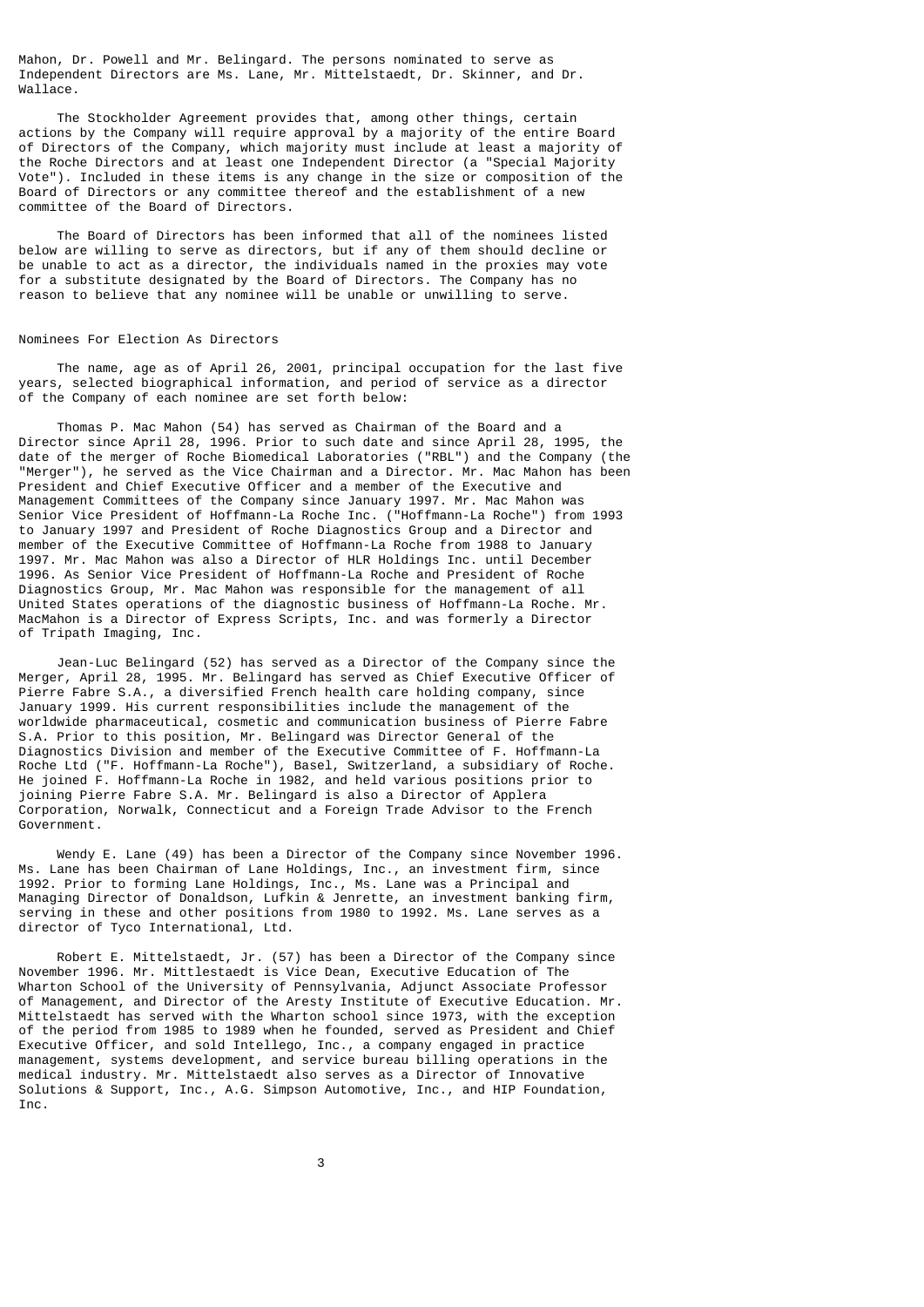James B. Powell, M.D. (62) has served as a Director of the Company since the Merger, April 28, 1995. From the Merger to January 1997, Dr. Powell served as President and Chief Executive Officer of the Company. Previously, Dr. Powell was President of RBL from 1982 until the Merger. Dr. Powell was President and Chief Executive Officer of TriPath Imaging, Inc. a developer of analytical systems for cytology and pathology, from January 1997 to June 2000. He is a medical doctor and became certified in anatomic and clinical pathology in 1969. Dr. Powell serves as a Director of U.S. Trust Co. of N.C., Mid-Carolina Bank, New Century Finance, and Pathology Partners.

 David B. Skinner, M.D. (65) has served as a Director of the Company since the Merger, April 28, 1995. Dr. Skinner is President Emeritus of the New York - Presbyterian Hospital and the New York - Presbyterian Healthcare System, and was President and Chief Executive Officer of New York Hospital and Professor of Surgery at Cornell Medical School from 1987 to 2000, and Vice Chairman of New York Hospital from 1997 to 2000. He was the Chairman of the Department of Surgery and Professor of Surgery at the University of Chicago Hospitals and Clinics from 1972 to 1987.

 Andrew G. Wallace, M.D. (66) has served as a Director of the Company since the Merger, April 28, 1995. Dr. Wallace has served as both the Dean of Dartmouth Medical School and Vice President for Health Affairs at Dartmouth College from 1990 to 1998. He was the Vice Chancellor for Health Affairs at Duke University and the Chief Executive Officer of Duke Hospital from 1981 to 1990. Dr. Wallace also serves as a Director for Welch Allyn, Inc. and Dorothy Rider Poole Trust.

 The Board of Directors of the Company recommends that stockholders vote "FOR" the election of each of the nominees for director listed above.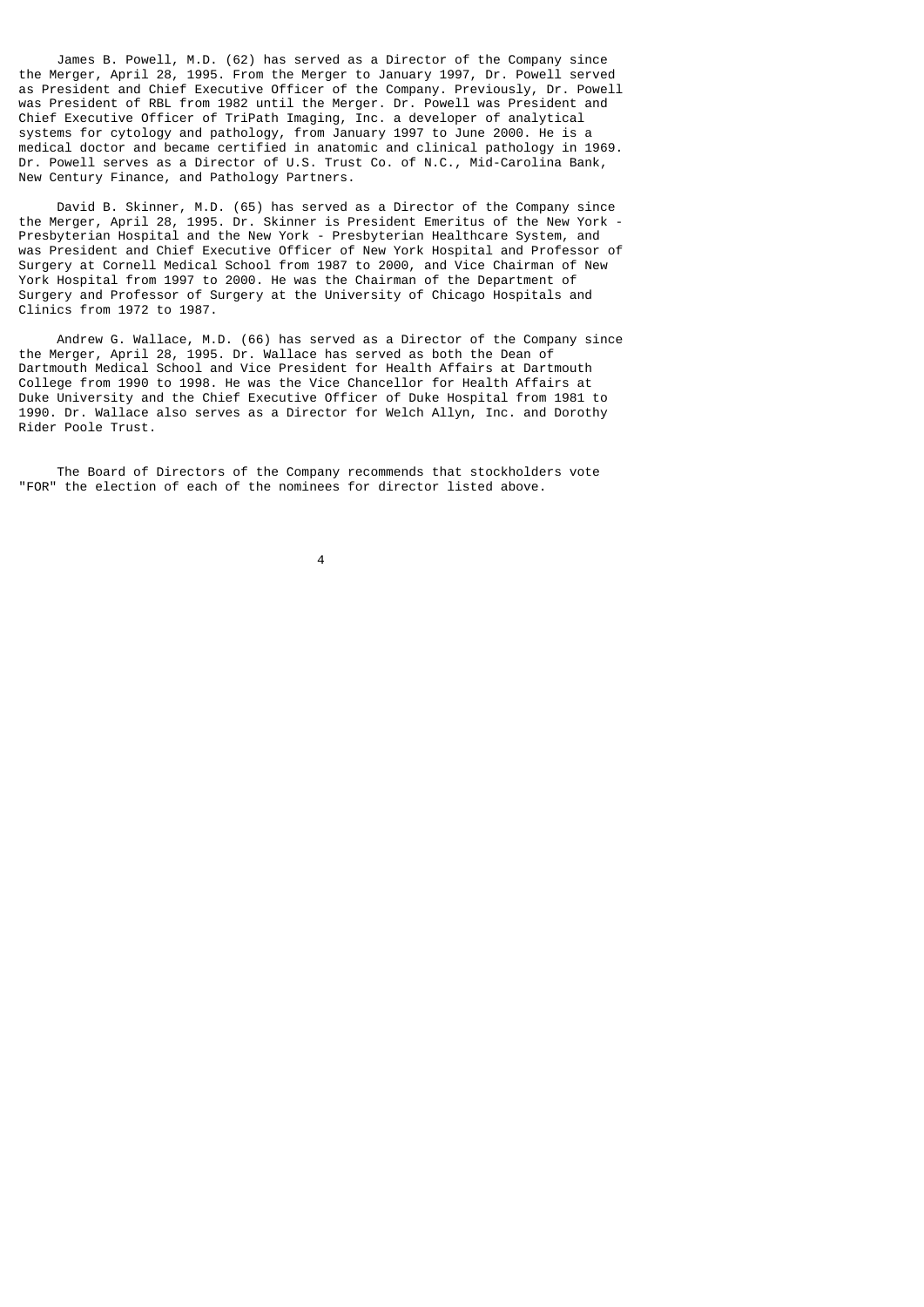#### Board of Directors and its Committees

 The Board of Directors has an Audit Committee, an Employee Benefits Committee, an Ethics and Quality Assurance Committee, and a Nominating Committee.

 The Audit Committee, currently consisting of Dr. Skinner, Mr. Mittelstaedt, and Ms. Lane, makes recommendations, among other things, to the Board regarding the engagement of the Company's independent accountants, reviews the plan, scope and results of the audit, reviews with the accountants and management the Company's policies and procedures with respect to internal accounting and financial controls, and reviews changes in accounting policy and the scope of the non-audit services which may be performed by the Company's independent accountants. Pursuant to the Stockholder Agreement, the Audit Committee is comprised entirely of Independent Directors.

 The Ethics and Quality Assurance Committee, currently consisting of Mr. Mac Mahon, Dr. Powell, Dr. Skinner, and Dr. Wallace, is responsible for ensuring that the Company adopts and implements procedures that require the Company's employees to act in accordance with high ethical standards and to deliver high quality services.

 The Employee Benefits Committee, currently consisting of Mr. Belingard, Ms. Lane, and Dr. Mittelstaedt, makes recommendations to the Board regarding compensation and benefit policies and practices and incentive arrangements for the Executive Officers and key managerial employees of the Company. The Employee Benefits Committee also considers and grants awards under the Company's incentive plans, subject to a Special Majority Vote of the Board as described above. Pursuant to the Stockholder Agreement, the Employee Benefits Committee is comprised of a majority of Independent Directors.

 The Nominating Committee, currently consisting of Ms. Lane, Mr. Mac Mahon, and Dr. Wallace, is responsible for recommending the nomination of directors. Pursuant to the Stockholder Agreement, the Nominating Committee is comprised of one Roche Director and two Independent Directors and acts by a majority vote of the entire committee.

 The Nominating Committee will consider suggestions for Board nominees made by stockholders. A stockholder may recommend a person for nomination to the Board at the 2002 annual meeting of stockholders by giving notice thereof and providing certain information set forth in the Company's By-Laws, in writing, to the Secretary of the Company at 358 S. Main Street, Burlington, NC 27215. Such nominations must be received no later than January 2, 2002.

 During 2000, the Board of Directors held eleven meetings, each in accordance with the Company's By-Laws and applicable Delaware corporation law. The Employee Benefits Committee held two meetings; the Audit Committee held five meetings and acted once by unanimous written consent; and the Ethics and Quality Assurance Committee held one meeting in 2000. The Nominating Committee held no meetings in 2000, but did act once by unanimous written consent. During 2000, none of the directors attended fewer than 82% of the total meetings of the Board of Directors and the committees of which he or she was a member with the exception of Mr. Belingard who attended seven of eleven meetings of the Board of Directors and 100% of the committee meetings of which he was a member.

## Compensation of Directors

 Directors who are currently not receiving compensation as officers or employees of the Company are paid an annual retainer of \$30,000, payable in monthly installments, and a fee of \$1,000 for each meeting of the Board of Directors or of any Committee thereof that they attend, and receive reimbursement of expenses they incur for attending any meeting. Pursuant to the Non-Employee Directors Stock Plan (the "Directors Stock Plan") approved by the stockholders of the Company, 50% of such annual retainer shall be payable in cash and 50% shall be payable in Common Stock of the Company. In 2000, Messrs. Mittelstaedt and Belingard, Drs. Skinner, Powell and Wallace,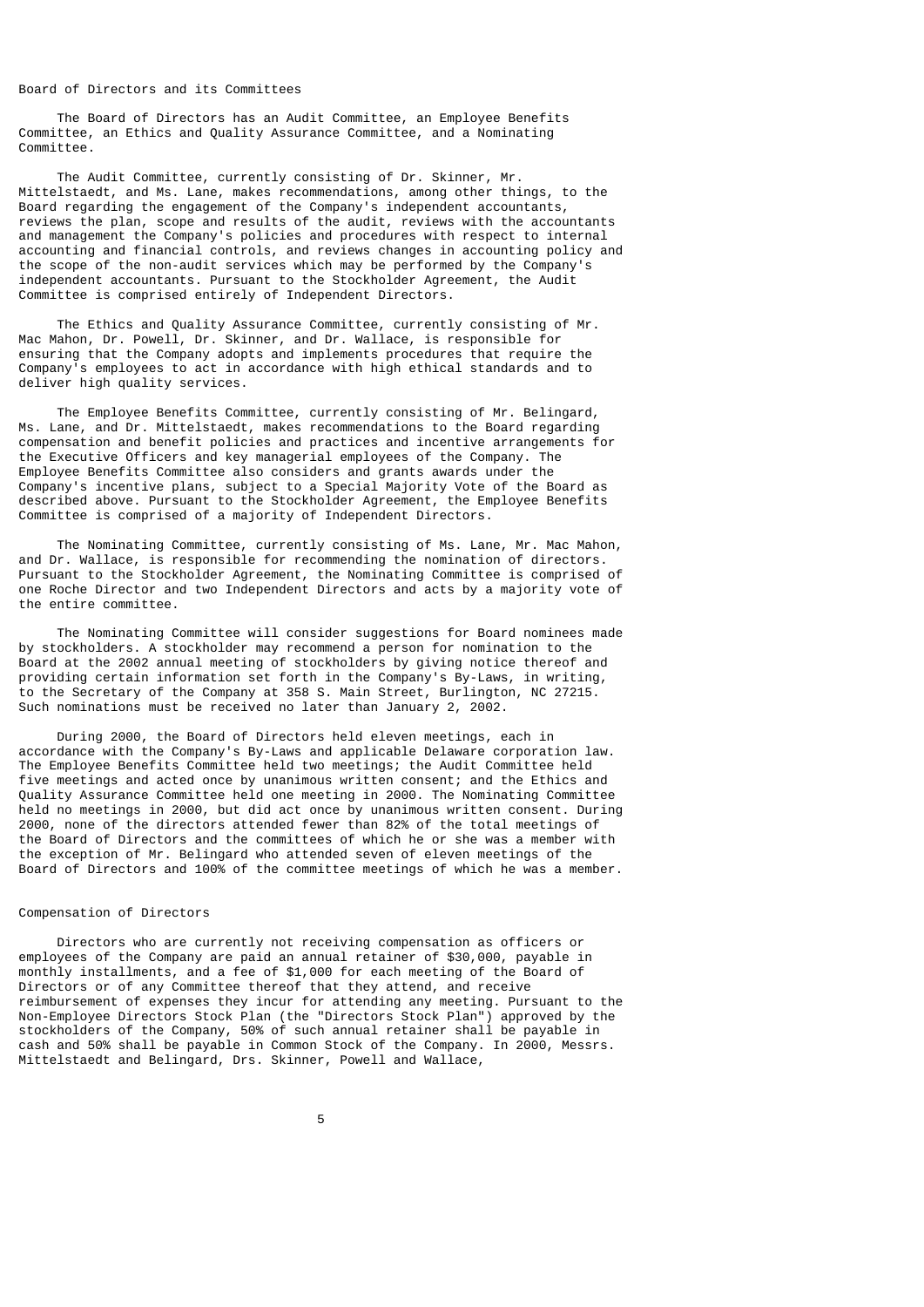and Ms. Lane each earned 247 shares of Common Stock under the Directors Stock Plan. Non-employee directors will automatically be granted annual option awards with respect to shares having a Fair Market Value equal to \$65,000 at the time of grant.

## EXECUTIVE OFFICERS

 The following table sets forth as of the date hereof the Executive Officers of the Company.

| Name<br>Thomas P. Mac Mahon                | Age<br>54 | Office<br>Chairman of the Board, President,<br>and Chief Executive Officer                               |
|--------------------------------------------|-----------|----------------------------------------------------------------------------------------------------------|
| Wesley R. Elingburg                        |           | 44 Executive Vice President, Chief<br>Financial Officer, and Treasurer                                   |
| Myla P. Lai-Goldman, M.D.                  |           | 43 Executive Vice President, Chief<br>Scientific Officer, and Medical<br>Director                        |
| Richard L. Novak                           | 60.       | Executive Vice President and Chief<br>Operating Officer                                                  |
| $Bradford$ T. Smith $\ldots \ldots \ldots$ |           | 47 Executive Vice President of Public<br>Affairs, Human Resources, Law,<br>and Compliance, and Secretary |
| Stevan R. Stark                            |           | 53 Executive Vice President of Sales<br>and Marketing                                                    |

 Thomas P. Mac Mahon has served as Chairman of the Board and a Director since April 28, 1996. Prior to such date and since the Merger on April 28, 1995, he served as Vice Chairman and a Director. Mr. Mac Mahon has been President and Chief Executive Officer and a member of the Executive and Management Committees of the Company since January 1997. Mr. Mac Mahon was Senior Vice President of Hoffmann-La Roche from 1993 to January 1997 and President of Roche Diagnostics Group and a Director and member of the Executive Committee of Hoffmann-La Roche from 1988 to December 1996. Mr. Mac Mahon was also a Director of HLR Holdings, Inc. until December 1996. As Senior Vice President of Hoffmann-La Roche and President of Roche Diagnostics Group, Mr. Mac Mahon was responsible for the management of all United States operations of the diagnostic business of Hoffmann-La Roche. Mr. Mac Mahon is a Director of Express Scripts, Inc. and was formerly a Director on the Board of TriPath Imaging, Inc.

 Wesley R. Elingburg has served as Executive Vice President, Chief Financial Officer, and Treasurer since October 1996. Mr. Elingburg is a member of the Executive and Management Committees of the Company. Prior to October 1996, and since April 28, 1995, the Merger, Mr. Elingburg was Senior Vice President--Finance. Mr. Elingburg is responsible for the day to day supervision of the finance function of the Company, including treasury functions. Previously, Mr. Elingburg served as Senior Vice President--Finance and Treasurer of RBL from 1988 through April 1995 and Assistant Vice President of Hoffmann-La Roche from 1989 until the Merger.

 Myla P. Lai-Goldman, M.D. was appointed Executive Vice President, Chief Scientific Officer, and Medical Director in April 1998. Dr. Goldman manages the Center for Molecular Biology and Pathology at the Company's Research Triangle Park, N.C. facility and National Genetics Institute, Inc. in Los Angeles, CA. Dr. Goldman is Board Certified in Anatomic and Clinical Pathology and serves as a member of the Executive and Management Committees of the Company. Dr. Goldman, who holds a medical degree from Columbia University, was named Senior Vice President of the Company in 1997 and has held the position of Medical Director for the Center for Molecular Biology and Pathology since 1991 (with RBL and subsequently the Company). Dr. Goldman joined RBL in 1990.

 Richard L. Novak has served as Executive Vice President and Chief Operating Officer of the Company since January 1999. Prior to this date and since his hire in March 1997, Mr. Novak served as Executive Vice President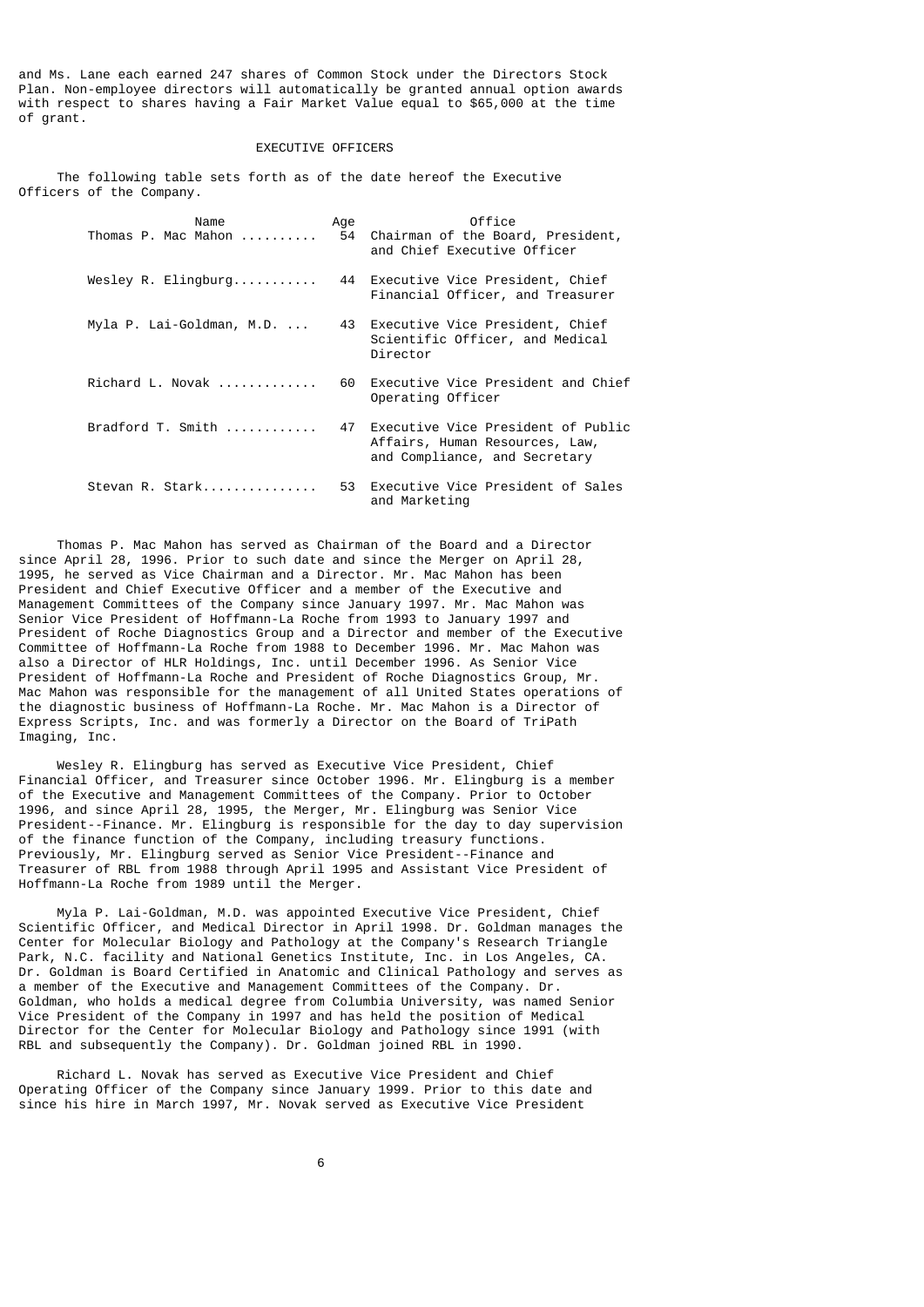and oversaw the Company's Eastern Operations which included the Mid-Atlantic, Northeast, South, Florida, and South Atlantic Divisions. Mr. Novak is a member of the Executive and Management Committees of the Company. Prior to joining the Company, Mr. Novak was employed by SmithKline Beecham Clinical Laboratories serving in a variety of senior management positions including Senior Vice President, U.S. Operations and most recently President, International.

 Bradford T. Smith has served as Executive Vice President, General Counsel, and Secretary since the Merger. He was appointed Compliance Officer in August 1996. Mr. Smith also oversees the Company's Public Affairs, Human Resources and Law operations. Mr. Smith is a member of the Executive and Management Committees of the Company. Previously, Mr. Smith served as Assistant General Counsel of Hoffmann-La Roche, Division Counsel of RBL and Assistant Secretary and member of RBL's Senior Management Committee from 1988 until April 1995. Mr. Smith served as Assistant Secretary of Hoffmann-La Roche from 1989 until the Merger and as an Assistant Vice President of Hoffmann-La Roche during 1992 and 1993. He has served as a Director of Gensys Software, Inc. since August 2000.

 Stevan R. Stark has served as Executive Vice President since October 1996 and was Senior Vice President, New York Division, Cranford Division, and Alliance/Hospital Division since the Merger in April 1995. Mr. Stark oversees the Company's sales and marketing operations including business alliances, managed care, and new business development. Mr. Stark is a member of the Executive and Management Committees of the Company. Previously, Mr. Stark was a Vice President and Division Manager from 1991 to 1995 and a Division Manager from 1986 to 1991. Mr. Stark served as a Director for Universal Standard Healthcare; the directorship ended on March 30, 1999.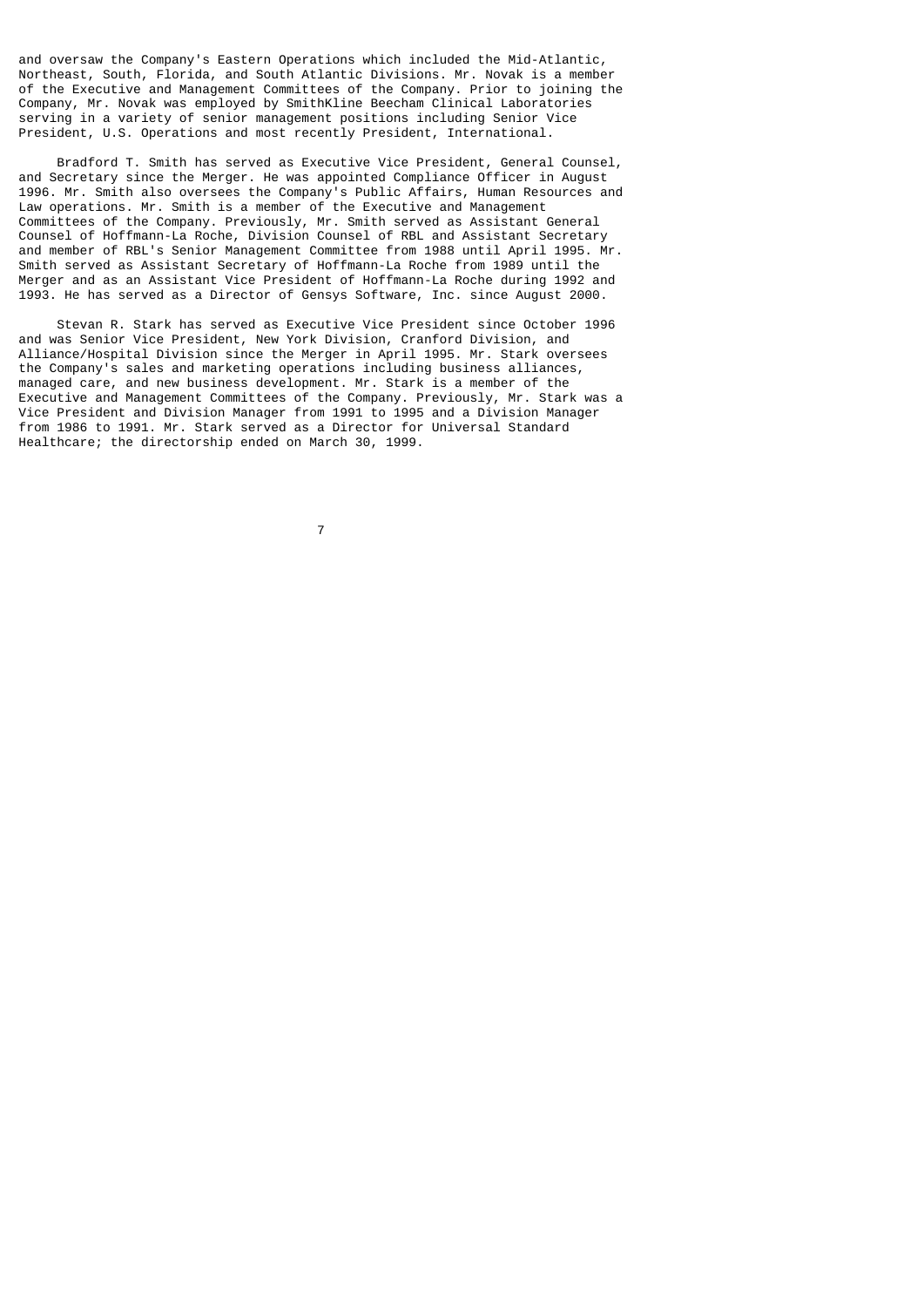## Executive Compensation

 The compensation paid by the Company during the year ended December 31, 2000 to certain Executive Officers is set forth below. The Executive Officers named are the Chief Executive Officer during the year and the four other most highly compensated Executive Officers serving at year end.

## Summary Compensation Table

| Name and Principal Position                                                                     |                      | Annual Compensation(4)              | Long-Term<br>Compensation<br>Awards<br>$\frac{1}{2}$ |                                                                                         |                                                               |
|-------------------------------------------------------------------------------------------------|----------------------|-------------------------------------|------------------------------------------------------|-----------------------------------------------------------------------------------------|---------------------------------------------------------------|
|                                                                                                 | Year<br>$- - - -$    | Salary(1)(\$)                       | Bonus $(2)(\$)$                                      | Restricted<br>Stock<br>Awards(3)(\$)                                                    | Securities<br>Underlying<br>Options/<br>$SARS$ (#)<br>------- |
| Thomas P. Mac Mahon                                                                             | 2000                 | \$741,667                           | \$726,311                                            | \$3,462,344                                                                             | 90,600                                                        |
| President and Chief Executive<br>Officer                                                        | 1999<br>1998         | \$683,333<br>\$600,000              | \$496,832<br>\$382,328                               | \$1,100,000<br>and the second control                                                   | $\sim$ $\sim$ $-$<br>100,000                                  |
| Richard L. Novak<br>Executive Vice President and                                                | 2000<br>1999         | \$391,667<br>\$350,000              | \$427,200<br>\$196,504                               | \$1,695,219<br>\$371,250                                                                | 34,600<br><b>Contract Contract</b>                            |
| Chief Operating Officer                                                                         | 1998                 | \$268,750                           | \$162,382                                            | and the state of the                                                                    | 30,000                                                        |
| Wesley R. Elingburg<br>Executive Vice President, Chief                                          | 2000<br>1999         | \$313,333<br>\$274,167              | \$152,537                                            | $$254,400$ \$ 758,300<br>$\frac{1}{2}$<br>371,250                                       | 19,800<br><b>Contractor</b>                                   |
| Financial Officer, and<br>Treasurer                                                             | 1998                 | \$240,000                           | \$111,399                                            | <b>Contractor</b>                                                                       | 23,200                                                        |
| Bradford T. Smith                                                                               | 2000                 | \$313,333                           | \$245,400                                            | 758,300<br>$\mathfrak s$                                                                | 19,800                                                        |
| Executive Vice President,<br>General Counsel, Corporate<br>Compliance Officer, and<br>Secretary | 1999<br>1998         | \$274,167<br>\$240,000              | \$149,309<br>\$131,507                               | $\mathfrak{S}$<br>371,250<br><b>Contract Contract</b>                                   | <b>Contract Contract</b><br>23,200                            |
| Myla Lai-Goldman<br>Executive Vice President--<br>Chief Scientific Officer                      | 2000<br>1999<br>1998 | \$256,667<br>\$233,333<br>\$183,750 | \$209,381<br>\$116,635<br>\$60,935                   | 388,625<br>\$<br>$\mathbb{S}$<br>371,250<br>$\omega_{\rm{max}}$ and $\omega_{\rm{max}}$ | 14,100<br>$\sim 10^{-10}$<br>20,000                           |
|                                                                                                 |                      |                                     |                                                      |                                                                                         |                                                               |

- ----------

- (1) Includes salary paid or accrued for each indicated year.
- (2) Includes bonus accrued or paid for each indicated year and other payments, excluding severance, made pursuant to employment agreements.
- (3) Represents the value of restricted stock awarded during the year indicated under the Company's 2000 Stock Incentive Plan and the Amended and Restated 1999 Incentive Plan. All outstanding restricted stock awards have a six-year vesting period, with accelerated vesting of outstanding shares in percentages of 33.3%, 66.7%, or 100%, if certain predefined profitability targets are achieved as of December 31, 2001 and 2002. Aggregate outstanding restricted stock unit awards and their value at December 31, 2000 were: for Mr. Mac Mahon, 87,600 shares valued at \$15,417,600; Mr. Novak, 33,500 shares valued at \$5,896,000; Mr. Elingburg, 24,500 shares valued at \$4,312,000; Mr. Smith, 24,500 shares valued at \$4,312,000; and Ms. Lai-Goldman, 19,900 shares valued at \$3,502,400. No dividends are paid on restricted stock awards during the restriction period.

en andere de la provincia de la provincia de la provincia de la provincia de la provincia de la provincia del<br>En 1888, en 1888, en 1888, en 1888, en 1888, en 1888, en 1888, en 1888, en 1888, en 1888, en 1888, en 1888, en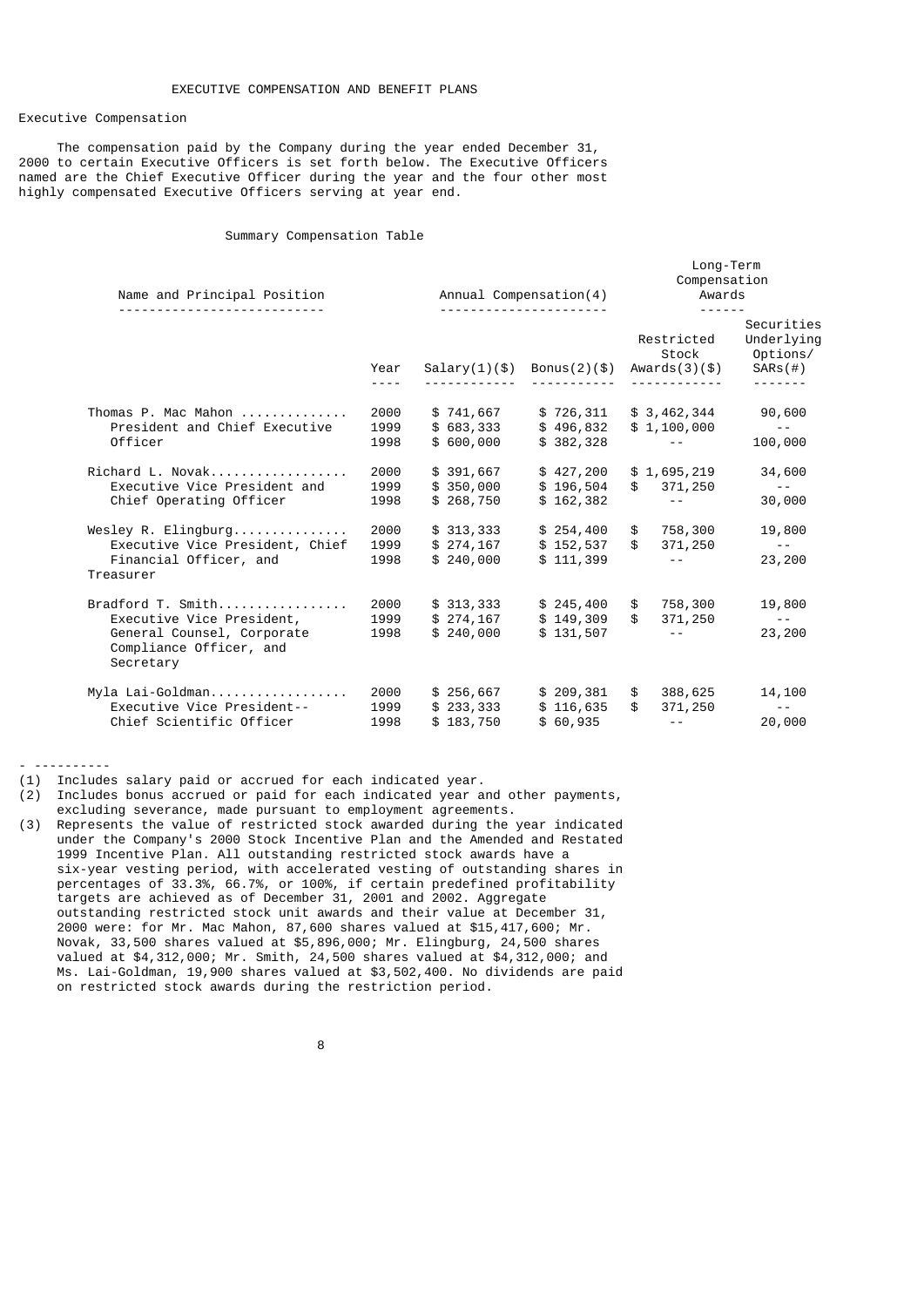(4) No officer was paid other annual compensation in excess of the lesser of either \$50,000 or 10% of the total of annual salary and bonus reported above.

# Restricted Stock Transactions in 2000

 During 2000, the following restricted stock grants were made under the 2000 Stock Incentive Plan for the current Executive Officers named in the Summary Compensation Table:

Restricted Stock Awards in 2000

| Name                               | Number of<br>Shares<br>Grand(1) | Performance<br>Period Until<br>Maturation (1) | Price on Date<br>of Grant<br>(\$/Sh) | Price on<br>12/31/00<br>(\$/Sh) |
|------------------------------------|---------------------------------|-----------------------------------------------|--------------------------------------|---------------------------------|
|                                    |                                 |                                               |                                      |                                 |
| Thomas P. Mac Mahon                | 24,100                          | 6 years                                       | 40.0000<br>\$                        | \$176,0000                      |
|                                    | 23,500                          | 6 years                                       | \$106.3125                           | \$176,0000                      |
| Richard L. Novak                   | 6,500                           | 6 years                                       | 40.0000<br>\$                        | \$176,0000                      |
|                                    | 13,500                          | 6 years                                       | \$106.3125                           | \$176,0000                      |
| Wesley R. Elingburg                | 6,200                           | 6 years                                       | \$40.0000                            | \$176,0000                      |
|                                    | 4,800                           | 6 years                                       | \$106.3125                           | \$176,0000                      |
| $Bradford$ T. $Smith$ , $\ldots$ , | 6,200                           | 6 years                                       | 40.0000<br>\$                        | \$176,0000                      |
|                                    | 4,800                           | 6 years                                       | \$106.3125                           | \$176,0000                      |
| Myla Lai-Goldman                   | 4,400                           | 6 years                                       | 40.0000<br>\$                        | \$176,0000                      |
|                                    | 2,000                           | 6 years                                       | \$106.3125                           | \$176,0000                      |

(1) Restrictions limit the sale or transfer of these shares during a six-year period whereby the restrictions lapse. The plan provides for accelerated vesting of outstanding shares in precentages of 33.3%, 66.7%, or 100%, if certain predefined profitability targets are achieved as of December 31, 2002.

#### Stock Option Transactions in 2000

 During 2000, the following grants were made under the 2000 Stock Incentive Plan for the Executive Officers named in the Summary Compensation Table:

## Option/SAR Grants in 2000

| Name                | Number of<br>Securities<br>Underlying<br>Options/SARs<br>Granted (1) | Percentage<br>of Total<br>Options/SARs<br>Granted to<br>Employees<br>in 2000 | Exercise or<br>Base Price<br>(\$/Sh) | Expiration<br>Date | Grant<br>Date<br>Present<br>Value $(\$)$ $(2)$ |
|---------------------|----------------------------------------------------------------------|------------------------------------------------------------------------------|--------------------------------------|--------------------|------------------------------------------------|
|                     |                                                                      |                                                                              |                                      |                    |                                                |
| Thomas P. Mac Mahon | 56,600                                                               | 14%                                                                          | 41.2500<br>SS.                       | 2/09/10            | \$1,421,585                                    |
|                     | 34,000                                                               | 8%                                                                           | \$106.8125                           | 8/16/10            | \$2,212,575                                    |
| Richard L. Novak    | 15,000                                                               | 4%                                                                           | 41.2500<br>\$                        | 2/09/10            | 376,746<br>\$                                  |
|                     | 19,600                                                               | 5%                                                                           | \$106.8125                           | 8/16/10            | \$1,275,483                                    |
| Wesley R. Elingburg | 12,900                                                               | 3%                                                                           | 41.2500<br>\$                        | 2/09/10            | \$<br>324,001                                  |
|                     | 6,900                                                                | 2%                                                                           | \$106.8125                           | 8/16/10            | 449,023                                        |
| Bradford T. Smith   | 12,900                                                               | 3%                                                                           | 41.2500<br>\$                        | 2/09/10            | 324,001                                        |
|                     | 6,900                                                                | 2%                                                                           | \$106.8125                           | 8/16/10            | 449,023                                        |
| Myla Lai-Goldman    | 11,100                                                               | 3%                                                                           | 41.2500<br>SS.                       | 2/09/10            | \$<br>278,792                                  |
|                     | 3,000                                                                | 1%                                                                           | \$106.8125                           | 8/16/10            | 195,228                                        |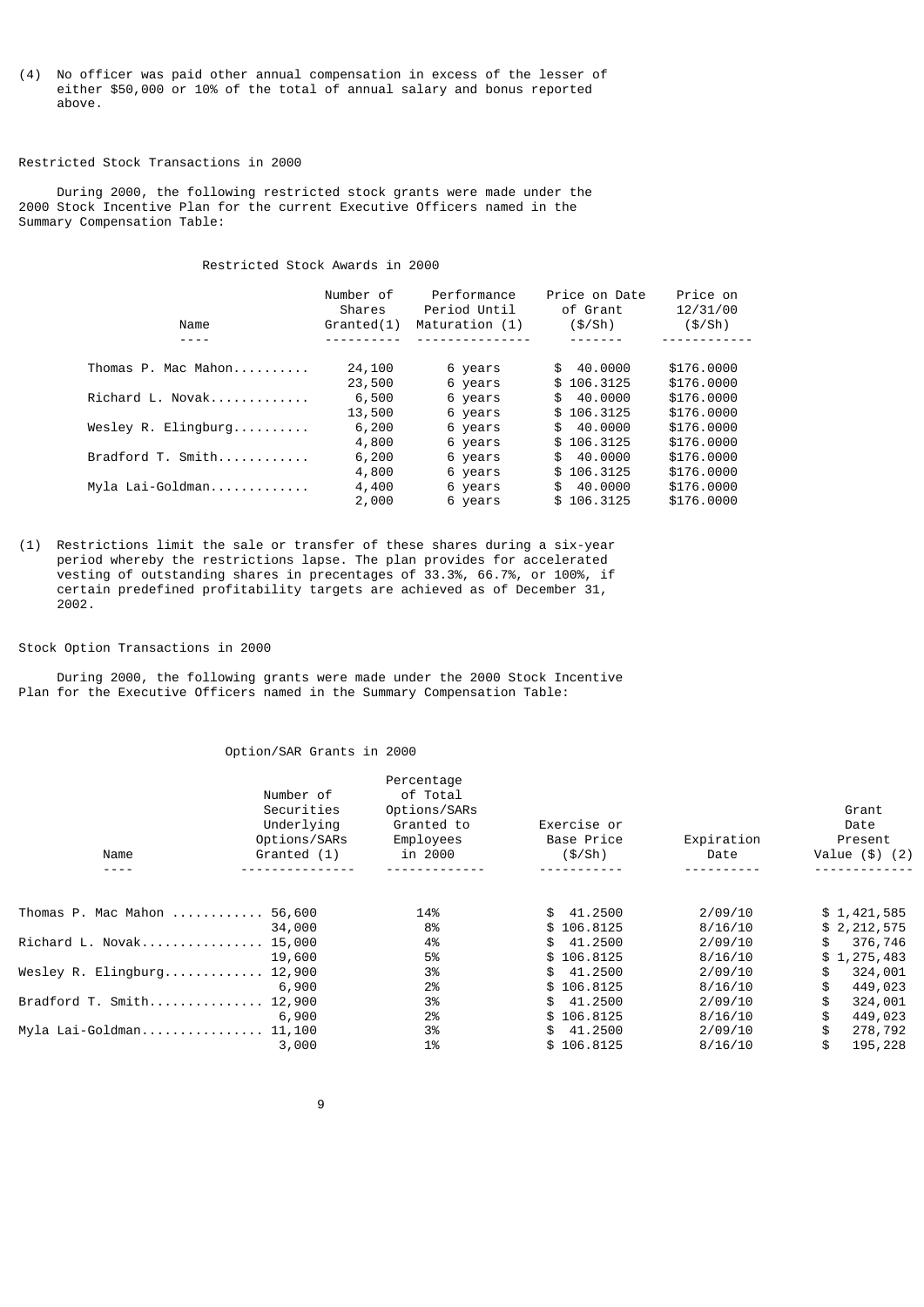- (1) For each grant of non-qualified options made in 2000, the exercise price is equivalent to the fair market price per share on the date of the grant. The options vested with respect to one third of the shares covered hereby on the date of grant and an additional one third will vest on each of the first and second anniversaries of such date, subject to their earlier termination.
- (2) Valuation based upon the Black-Scholes option pricing model with the following assumptions: expected dividend yield 0.0%, volatility of 0.548, risk-free interest rate of 5.04%, and an expected life of seven years.

 The following chart shows, for 2000, the number of stock options exercised and the 2000 year-end value of the options held by the current Executive Officers named in the Summary Compensation Table:

# Aggregated Option/SAR Exercises in 2000 and Year-End 2000 Option/SAR Values

|                     | Shares<br>Acquired  | Value           | Number of<br>Securities<br>Underlying<br>Options/SARs<br>at Year-End |                      | Value of<br>Unexercised<br>In-the-Money<br>Options/SARs<br>at Year-End $(\$)(1)$ |  |
|---------------------|---------------------|-----------------|----------------------------------------------------------------------|----------------------|----------------------------------------------------------------------------------|--|
| Name                | on<br>Exercise ( #) | Realized (\$)   | Exercisable Unexercisable                                            | Exercisable          | Unexercisable                                                                    |  |
| Thomas P. Mac Mahon | 115,000             | \$10,664,625    | 1,666                                                                | \$260,937<br>123,934 | \$15,200,163                                                                     |  |
| Richard L. Novak    | 41,000              | 4,240,125<br>\$ | 0                                                                    | 44,600<br>\$         | 0<br>4,943,575<br>\$                                                             |  |
| Wesley R. Elinaburg | 36,466              | 3,011,277<br>\$ | 2,500                                                                | \$115,000<br>27,534  | 3,427,007<br>\$                                                                  |  |
| Bradford T. Smith   | 35,000              | \$3, 118, 409   | 4,466                                                                | 27,534<br>\$350, 204 | 3,427,007<br>\$                                                                  |  |
| Myla Lai-Goldman    | 16,666              | \$1,435,361     | 2,417                                                                | 20,767<br>\$283,091  | \$2,747,506                                                                      |  |

(1) Calculated using the actual December 31, 2000 closing price per common share on the NYSE Composite Tape of \$176.0000.

## Retirement Benefits and Savings Plan

 The following tables set forth the estimated annual retirement benefits payable at age 65 to persons retiring with the indicated average direct compensation and years of credited service, on a straight life annuity basis after Social Security offset, under the Company's Employees' Retirement Plan, as supplemented by the Company's Pension Equalization Plan.

> Pension Plan Table(1) Wesley R. Elingburg and Bradford T. Smith

| Five-year<br>average<br>Compenstation(2) | 10<br>Years(3) | 15<br>Years(3) | 20<br>Years(3) | 25<br>Years(3) | 30<br>Years(3) |
|------------------------------------------|----------------|----------------|----------------|----------------|----------------|
|                                          |                |                |                |                |                |
| \$50,000                                 | \$7,339        | \$10,749       | \$14,159       | \$17,569       | \$17,569       |
| 100,000                                  | 17,080         | 25,360         | 33,641         | 41,921         | 41,921         |
| 150,000                                  | 27,080         | 40,360         | 53,641         | 66,921         | 66,921         |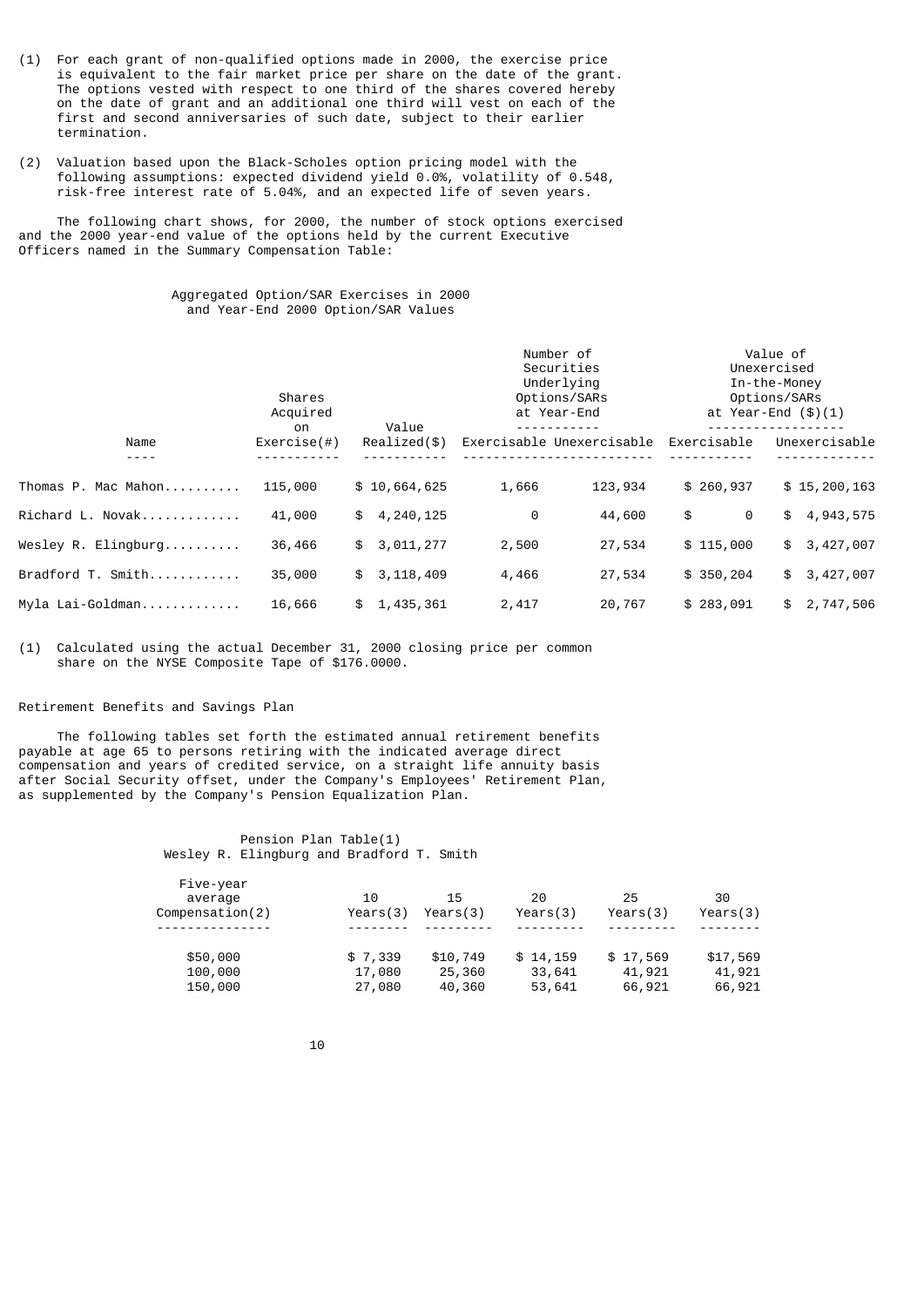| 200,000 | 37,080 | 55,360 | 73,641  | 91,921  | 91,921  |
|---------|--------|--------|---------|---------|---------|
| 250,000 | 47,080 | 70,360 | 93,641  | 116,921 | 116,921 |
| 300,000 | 57,080 | 85,360 | 113,641 | 141,921 | 141,921 |
| 328,206 | 62,721 | 93,822 | 124,923 | 156,024 | 156,024 |

 Pension Plan Table(4) Thomas P. Mac Mahon, Richard L. Novak, and Stevan R. Stark

| Five-year<br>average<br>Compenstation(2) | 10<br>Years(3) | 15<br>Years(3) | 20<br>Years $(3)$ | 25<br>Years $(3)$ | 30<br>Years(3) |
|------------------------------------------|----------------|----------------|-------------------|-------------------|----------------|
|                                          |                |                |                   |                   |                |
| \$50,000                                 | \$6,498        | \$9,747        | \$12,996          | \$16,245          | \$19,494       |
| 100,000                                  | 15,625         | 23,437         | 31,249            | 39,062            | 46,874         |
| 150,000                                  | 24,985         | 37,477         | 49,969            | 62,462            | 74,954         |
| 200,000                                  | 34, 345        | 51,517         | 68,689            | 85,862            | 103,034        |
| 250,000                                  | 43,705         | 65,557         | 87,409            | 109,262           | 131, 114       |
| 300,000                                  | 53,065         | 79,597         | 106,129           | 132,662           | 159, 194       |
| 328,206                                  | 58,345         | 87,517         | 116,690           | 145,862           | 175,035        |
|                                          |                |                |                   |                   |                |

- (1) The Retirement Plan, as supplemented by the Pension Equalization Plan, is a defined benefit pension plan designed, in conjunction with the Company's Pension Equalization Plan, to provide an employee having 25 years of credited service with an annuity equal to 50% of final average compensation less 50% of estimated individual Social Security benefits. The benefit is then converted from a life annuity to an actuarially equivalent life annuity with a ten year guarantee. In addition, following retirement from active service, an additional benefit is paid from the Pension Equalization Plan designed to provide for a portion of their postretirement medical benefit. For 2000, this additional benefit amounted to \$519 per year, based on a retiree over age 61, with a dependent under the age of 61.
- (2) Highest consecutive five-year average base compensation during final ten years. Compensation considered for this five year average is reflected in the Summary Compensation Table under the heading "salary." Under the Equalization Plan, a maximum of \$300,000 final average compensation is considered for benefit calculation indexed beginning in 1997 based on the percentage change in the unrounded compensation limit under IRC Section 401  $(a)(17)$  of the Code. For 2000, this limit is \$328,206. No bonuses are considered.
- (3) Under the plans, the normal form of benefit for an unmarried participant is a life annuity with a guaranteed minimum payment for ten years. For a married participant, the normal form is a 50% joint and survivor annuity, which is actuarially equivalent to the normal form for an unmarried participant. The above tables are determined with regard to a life only form of payment; thus, payment using a ten year guarantee would produce a lower annual benefit.
- (4) The Retirement Plan, as supplemented by the Pension Equalization Plan, is a defined benefit pension plan designed, in conjunction with the Company' Pension Equalization Plan, to provide an employee having 30 years of credited service with an annuity equal to 52% of final average compensation less 50% of estimated individual Social Security benefits.

 Credited service is defined generally as all periods of employment with the Company, a participating subsidiary or with Revlon prior to 1992, or RBL or an affiliate, after attainment of age 21 and completion of one year of service (age 25 and completion of one year of service if hired before January 1, 1985). Final average compensation is defined as average annual base salary during the five consecutive years in which base salary was highest out of the last ten years prior to normal retirement age or earlier termination. The Employee Retirement Income Security Act of 1974, as amended, places certain maximum limitations upon the annual benefit payable under all qualified plans of an employer to any one individual. The limitation solely with respect to defined benefit pension plans was \$135,000 for 2000 and will be subject to cost of living adjustments for future years. In addition, the Tax Reform Act of 1986 limits the amount of compensation that can be considered in determining the level of benefits under qualified plans. The applicable limit for 2000 was \$170,000. The Company believes that, with respect to certain employees, annual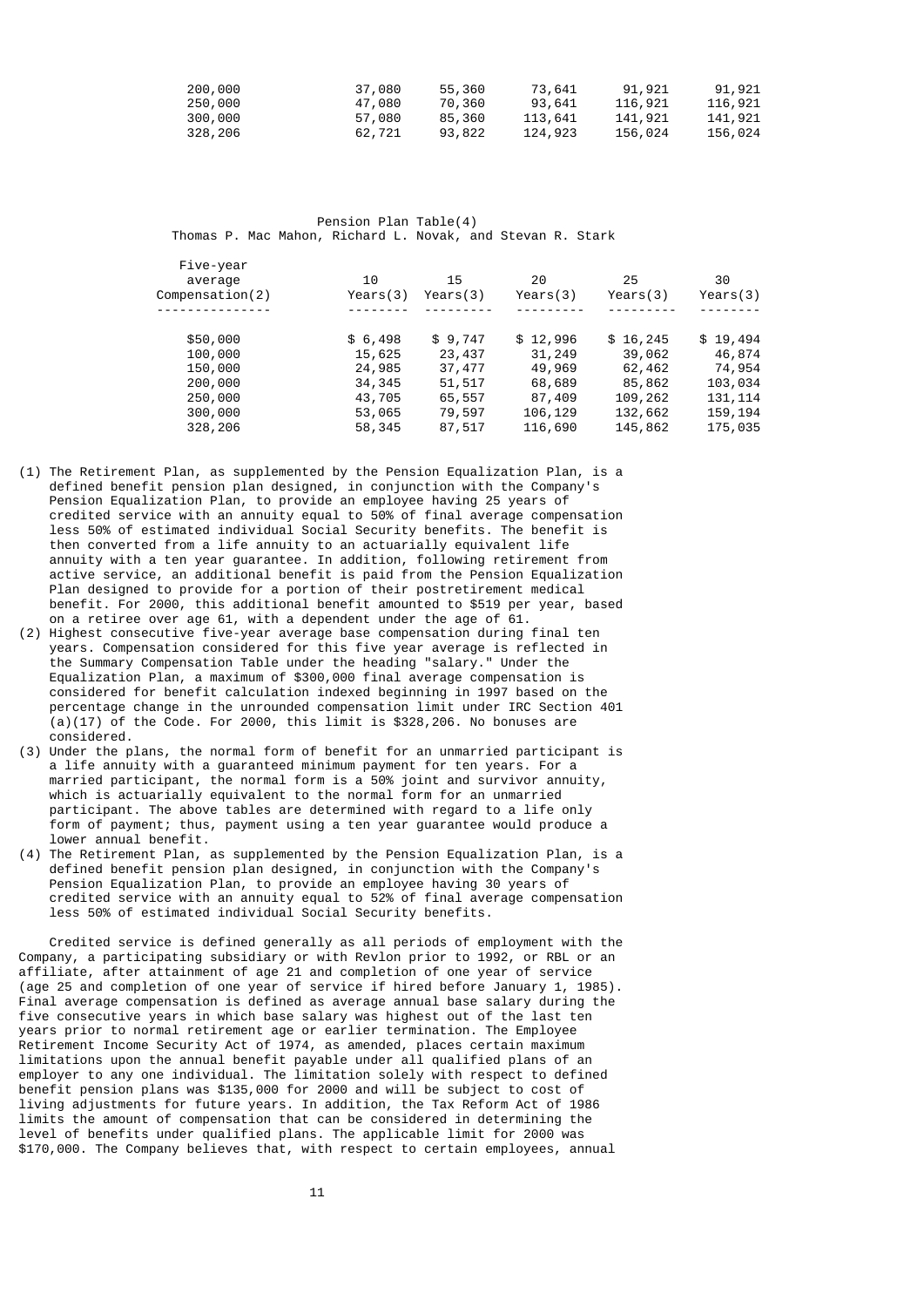retirement benefits computed in accordance with the Retirement Plan's benefit formula may be greater than those which would be provided with regard to such qualified plan limitation. The Company's non-qualified, unfunded, Equalization Plan is designed to provide for the payment of the difference, if any, between the amount of such maximum limitation and the annual benefit that would be payable under the Retirement Plans but for such limitation, subject to the allowed maximum compensation limit under the Equalization Plan.

 As of December 31, 2000, credited years of service under the retirement plans for the following individuals are for Mr. Mac Mahon--3.0 years, Mr. Elingburg--19.4 years, Mr. Smith--17.9 years, Mr. Stark--16 years, and Mr. Novak--2.5 years.

## Compensation Plans and Arrangements

 On April 17, 1996, the Board of Directors approved the Master Senior Executive Severance Plan (the "Severance Plan") which provides severance to certain key employees. The Severance Plan provides for severance payments of two times annual salary and targeted bonus then in effect for the President and Chief Executive Officer and the Executive Vice Presidents of the Company and severance payments of one times annual salary and targeted bonus then in effect for Senior Vice Presidents upon the occurrence of a qualifying termination. Qualifying termination is generally defined as involuntary termination without cause or voluntary termination with Good Reason, as defined. Good reason ("Good Reason") is defined as a reduction in base salary or targeted bonus as a percentage of salary, relocation to an office location more than seventy-five (75) miles from the employee's current office without consent of the employee, or a material reduction in job responsibilities or transfer to another job without the consent of the employee. Good Reason shall not include a reduction in base salary or targeted bonus where such reduction is pursuant to a Company-wide reduction of base salaries and/or targeted bonuses. In addition, the Severance Plan may not be amended or terminated within thirty-six (36) months of a change in control, as defined. A copy of the Severance Plan was included as an exhibit to the report on Form 8-K of the Company filed with the Commission on October 24, 1996.

Employee Benefits Committee Report on Executive Compensation

 The Employee Benefits Committee of the Board of Directors (for the purposes of this section, the "Committee") makes recommendations to the Board of Directors regarding compensation and benefit policies and practices and incentive arrangements for Executive Officers and key managerial employees of the Company. The Committee also considers and grants awards under the Company's incentive plans, subject to a Special Majority Vote of the Board as described above under "Item 1: Election of Directors."

 The Committee is comprised of a majority of Independent Directors. During 2000, the Committee met twice to review and evaluate executive compensation and benefit programs, including information provided to the Company by independent compensation and benefit consultants.

 Executive Officer Compensation Policies. The Committee's executive compensation policies are designed to (a) attract and retain the best individuals critical to the success of the Company, (b) motivate and reward such individuals based on corporate business unit and individual performance, and (c) align executives' and stockholders' interests through equity-based incentives.

 Compensation for executives is based on the following principles: variable compensation should comprise a significant part of an executive's compensation, with the percentage at-risk increasing at increased levels of responsibility; employee stock ownership aligns the interest of employees and stockholders; compensation must be competitive with that offered by companies that compete with the Company for executive talent; and differences in executive compensation within the Company should reflect differing levels of responsibility and/or performance.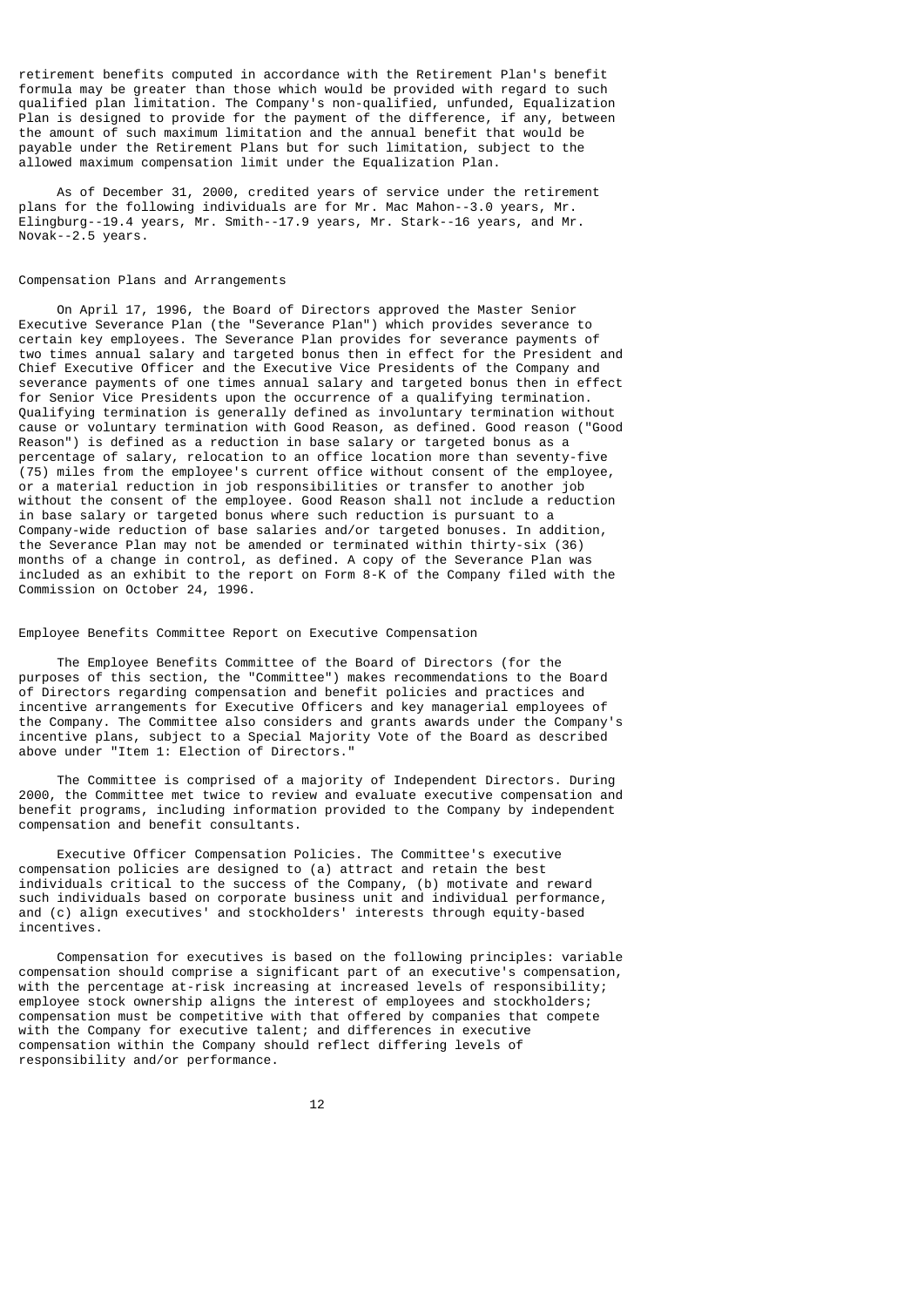In addition, the Committee adopted policies in 1995 relating to the integration of the compensation programs of the two companies in the Merger, which it continues to implement. The Committee determined that salaries would not be reduced as a result of the Merger. The Committee also decided that rather than renewing existing employment contracts, it would continue RBL's policy of motivating and retaining key employees with awards of incentive compensation and the adoption of a severance program (see "Compensation Plans and Arrangements" above for a description of the severance program). Moreover, consummation of the Merger and achievement of planned Merger synergies were designated as and continue to be important bases for incentive awards.

 A key determinant of overall levels of compensation is the pay practices of ten public companies in the medical supply and medical service industry with revenue comparable to the Company's (the "peer group"). The peer group was chosen by the Company's independent compensation and benefit consultants and includes some, but not all, of the members of the Peer Group used for stock price comparisons (see "--Common Stock Performance" below).

 There are three components to the Company's executive compensation program: base salary, annual incentive compensation, and long-term incentive compensation. The more senior the position, the greater the portion of compensation that varies with performance.

 Base salaries are set by the Committee and are designed to be competitive with the peer group companies described above. Generally, the Committee targets salary levels in the second and third quartile of the peer group, adjusted to reflect the individual's job experience and responsibility. Changes in base salaries are based on the peer group's practices, the Company's performance, the individual's performance, and increases in cost of living indexes. The corporate performance measures used in determining adjustments to Executive Officers' base salaries are the same performance measures used to determine annual and long-term incentive compensation discussed below. Base salaries are reviewed and adjusted annually.

 Under the Company's annual Bonus Incentive Plan, adopted by the stockholders in 1995, annual incentive compensation is paid in the form of a cash bonus and is generally based on the attainment of specified corporate performance measures, which are established by the Committee at the beginning of the year. The measures used are EBITDA, total accessions, operating expenses and certain other specific measures. A total of \$1,862,692 million in benefits were paid to certain Executive Officers in 2000 (see "Summary Compensation Table" for amounts paid to certain Executive Officers under the plan ).

 Long-term incentive compensation is paid in part in the form of stock options granted under the Company's Stock Option Plans. The Committee believes that grants of stock options align stockholder value and Executive Officer interests. Stock options are granted in amounts that are directly related to the level of responsibility of the grantees as compared with their peer group counterparts. The number of options granted is established after determining the projected value of such options as derived from the Black-Scholes option pricing model. The size of previous grants and the number of shares held by an executive are not considered in determining annual award levels.

 As provided in the Company's Stock Option Plans, stock options are granted with an exercise price equal to the Fair Market Value (as defined in the stock  $plan(s)$ ) per share on the date of grant or other appropriate date as determined by the Board of Directors. Of the restricted stock awards granted to the Executive Officers in 2000, the plan provides for accelerated vesting of outstanding shares in precentages of 33.3%, 66.7%, or 100%, if certain predefined profitability targets are achieved as of December 31, 2002. Restrictions limit the sale or transfer of these shares during a six-year period whereby the restrictions lapse. No stock option or restricted stock awards are made in the absence of satisfactory performance which is evaluated by the Committee based on the executive's individual contribution to the long-term health and growth of the Company. A total of 96,000 restricted stock awards were granted to certain Executive Officers in 2000 (see "Restricted Stock Awards in 2000").

 Chief Executive Officer Compensation. Thomas P. Mac Mahon was paid \$741,667 in base salary for the year ended December 31, 2000. Mr. Mac Mahon's base salary, annual incentive compensation and long-term incentive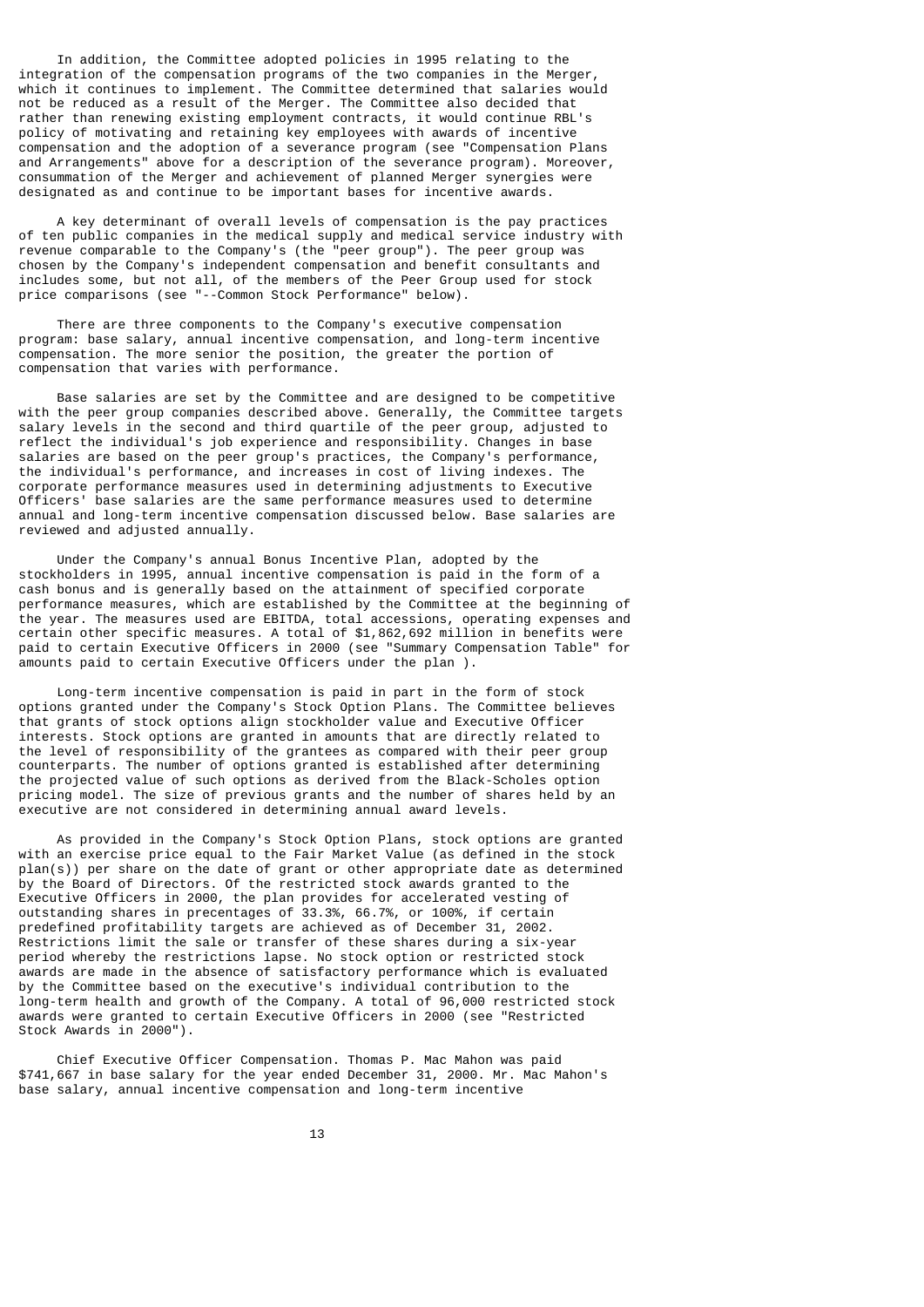compensation were determined in the same manner as described above for other Executive Officers. Mr. Mac Mahon became eligible to participate in the Company's Retirement Benefits and Savings Plan in 1998.

 Limit on Deductibility of Compensation. The Omnibus Budget Reconciliation Act of 1993 ("OBRA") limits the deductibility of compensation paid to the chief executive officer and each of the four highest paid employees of public companies to \$1 million for fiscal years beginning on or after January 1, 1994. Certain types of compensation arrangements entered into prior to February 17, 1993 are excluded from the limitation. The Company's general policy is to preserve the tax deductibility of compensation paid to its Executive Officers. OBRA recognizes stock option plans as performance-based if such plans meet certain requirements. The Company's Option Plans are structured to meet the requirements of OBRA. In future years, the Committee will consider taking such steps as it deems necessary to qualify compensation so as to not be subject to the limit on deductibility.

THE EMPLOYEE BENEFITS COMMITTEE

 Jean-Luc Belingard Wendy E. Lane David B. Skinner, M.D.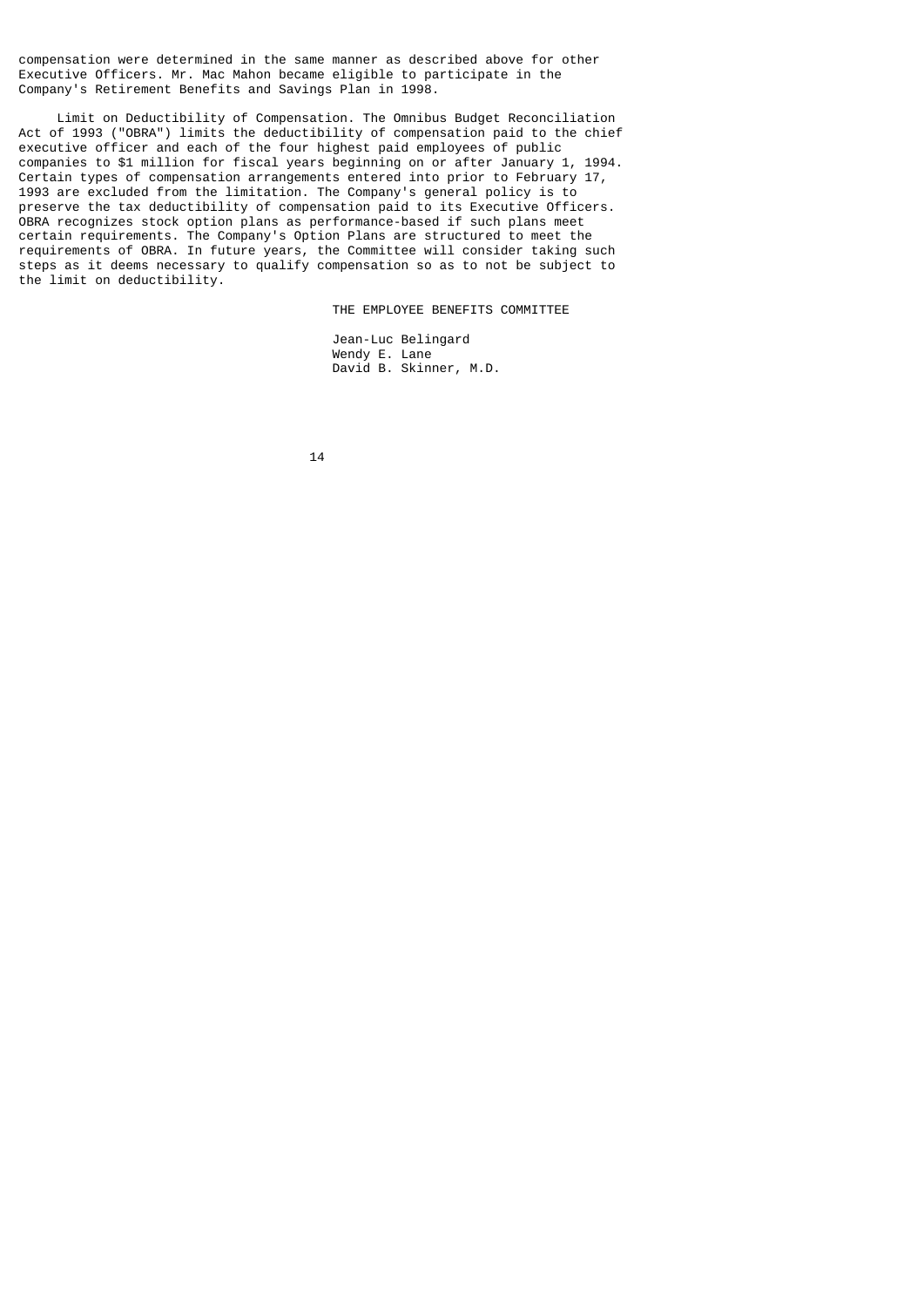### COMMON STOCK PERFORMANCE

 The Commission requires a five-year comparison of stock performance for the Company with stock performance of appropriate similar companies. The Common Stock is traded on the New York Stock Exchange, Inc. (the "NYSE"). Set forth below is a line graph comparing the yearly percentage change in the cumulative total stockholder return on the Common Stock and the cumulative total return on the Standard & Poor's Composite-500 Stock Index and the weighted average cumulative total return (based on stock market capitalization) on the stock of each of the members of a peer group of companies. The Peer Group includes six publicly traded medical service and medical supply companies and one clinical laboratory company which is a direct competitor of the Company, all with sales ranging from approximately \$1.1 billion to \$4.0 billion. Other direct competitors of the Company are either substantially smaller than the Company or are subsidiaries of much larger diversified corporations and are therefore not believed to be appropriate peer companies. The Peer Group includes: Allergan, Inc., Quest Diagnostics, Incorporated, C.R. Bard Inc., Magellan Health Services Inc., Fisher Scientific International Inc., Thermo Electron Corporation, and Bausch & Lomb Inc.

# COMPARISON OF FIVE YEAR CUMULATIVE TOTAL RETURN

|                                   | 12/1995 | 12/1996 | 12/1997 | 12/1998 | 12/1999 | 12/2000 |
|-----------------------------------|---------|---------|---------|---------|---------|---------|
| Laboratory Corporation of America |         |         |         |         |         |         |
| Holdings                          | \$100   | \$31    | \$19    | \$15    | \$39    | \$188   |
| S&P 500                           | \$100   | \$123   | \$164   | \$211   | \$255   | \$232   |
| Industry Peer Index               | \$100   | \$107   | \$114   | \$120   | \$152   | \$247   |

GRAPHIC OMMITTED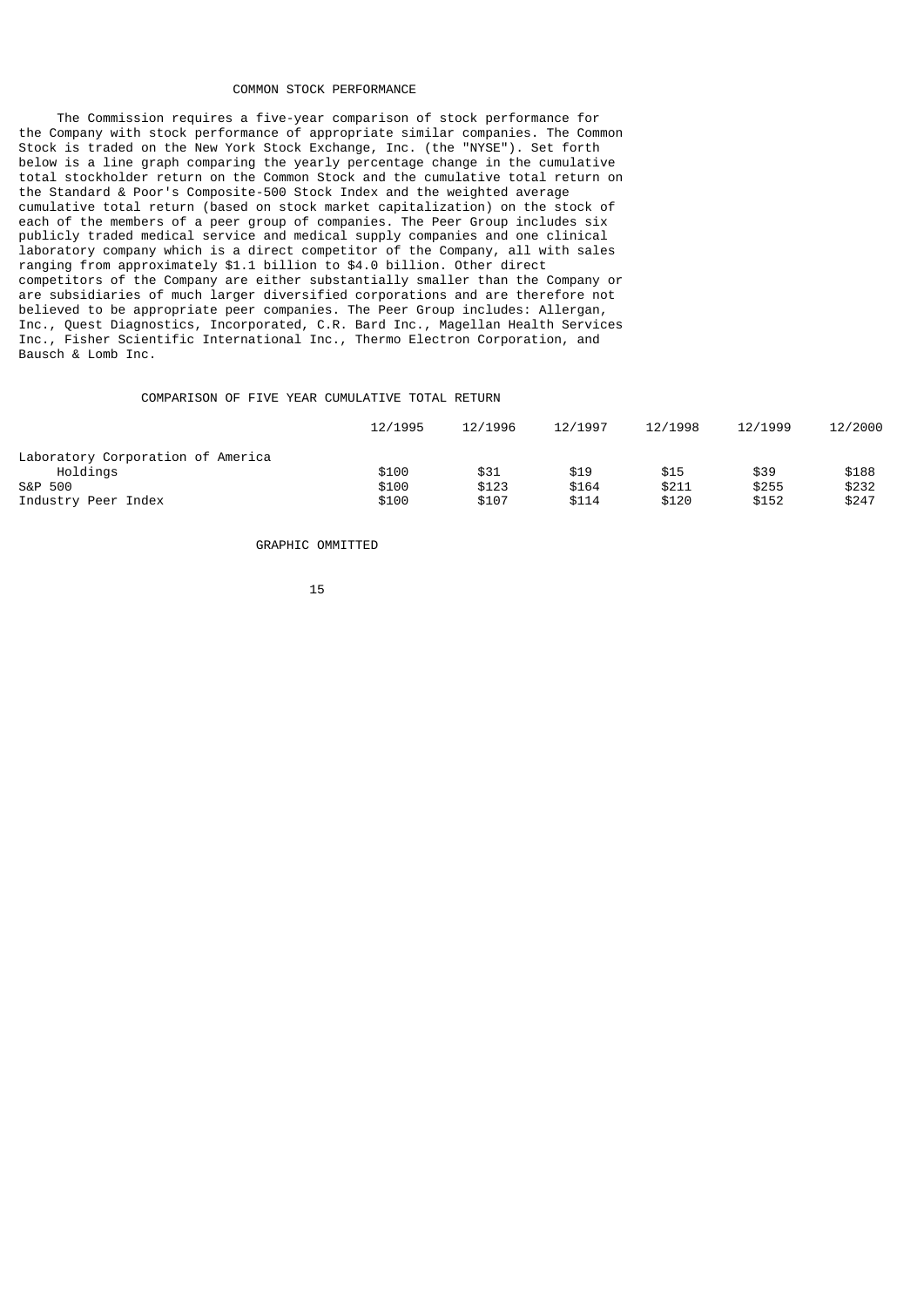#### SECURITY OWNERSHIP OF CERTAIN BENEFICIAL HOLDERS AND MANAGEMENT

 The following table sets forth as of March 30, 2001, the total number of shares of Common Stock beneficially owned, and the percent so owned, by (i) each director of the Company who is a beneficial owner of any shares of Common Stock, (ii) each person known to the Company to be the beneficial owner of more than 5% of the outstanding Common Stock, (iii) the officers named in the "Summary Compensation Table" set forth above, and (iv) all current directors and Executive Officers as a group. The number of shares owned are those "beneficially owned," as determined under the rules of the Commission, and such information is not necessarily indicative of beneficial ownership for any other purpose. Under such rules, beneficial ownership includes any shares as to which a person has sole or shared voting power or investment power and any shares of Common Stock which the person has the right to acquire within 60 days through the exercise of any option, warrant or right, through conversion of any security, or pursuant to the automatic termination of power of attorney or revocation of trust, discretionary account or similar arrangement.

|                                                                      | Amount and Nature          |          |
|----------------------------------------------------------------------|----------------------------|----------|
|                                                                      | of Beneficial<br>Ownership | Percent  |
| Beneficial Owner                                                     | of Common Stock            | of Class |
|                                                                      |                            |          |
| Roche Holdings, Inc.<br>15 East North Street<br>Dover, DE 19901      | 11, 352, 537(1)            | 32.4%    |
| Thomas P. Mac Mahon                                                  | 281,020(2,3)               |          |
| Jean-Luc Belingard                                                   | 3,735                      |          |
| Wendy E. Lane                                                        | 3,844                      | $\star$  |
| Robert E. Mittelstaedt, Jr.                                          | 2,169                      | $\star$  |
| James B. Powell                                                      | 2,508                      | $\star$  |
| David B. Skinner                                                     | 3,734                      |          |
| Andrew G. Wallace                                                    | 2,970                      | $\star$  |
| Wesley R. Elingburg                                                  | 86, 514(2, 3)              | $^\star$ |
| Myla Lai-Goldman                                                     | 59,990(2,3,4)              | $\star$  |
| Richard L. Novak                                                     | 97, 322(2,3)               |          |
| Bradford T. Smith                                                    | 77,697(2,3)                | $\star$  |
| All current directors and Executive Officers as a group (13 persons) | 681,560                    | 1.9%     |

- --------- less than 1%

- (1) As reported on the Schedule 13D filed with the Commission on October 30, 2000, on behalf of Roche Holdings, Inc. Roche Holdings Inc. is an indirect wholly-owned subsidiary of Roche. Mr. Kurt Jenny, an individual and citizen of Switzerland has, pursuant to an agreement, the power to vote a majority of the voting shares of Roche.
- (2) Beneficial ownership by officers of the Company includes shares of Common Stock which such officers have the right to acquire upon the exercise of options which either are vested or which may vest within 60 days. The number of shares of Common Stock included in the table as beneficially owned which are subject to such options is as follows: Mr. Mac Mahon--53,867; Mr. Elingburg--14,534; Ms. Goldman--12,784; Mr. Novak--15,000; Mr. Smith--16,500; all directors and Executive Officers as a group--129,537.
- (3) Includes shares of Restricted Common Stock. The number of shares of Restricted Common Stock included in the table is as follows: Mr. Mac Mahon - 124,700; Mr. Elingburg - 36,500; Ms. Goldman- 24,400; Mr. Novak - 48,500; and Mr. Smith - 36,500; all directors and Executive Officers as a group - 295,000.
- (4) Includes 500 shares of common stock held by an Executive Officer's family as to which beneficial ownership is disclaimed.

Section 16(A) Beneficial Ownership Reporting Compliance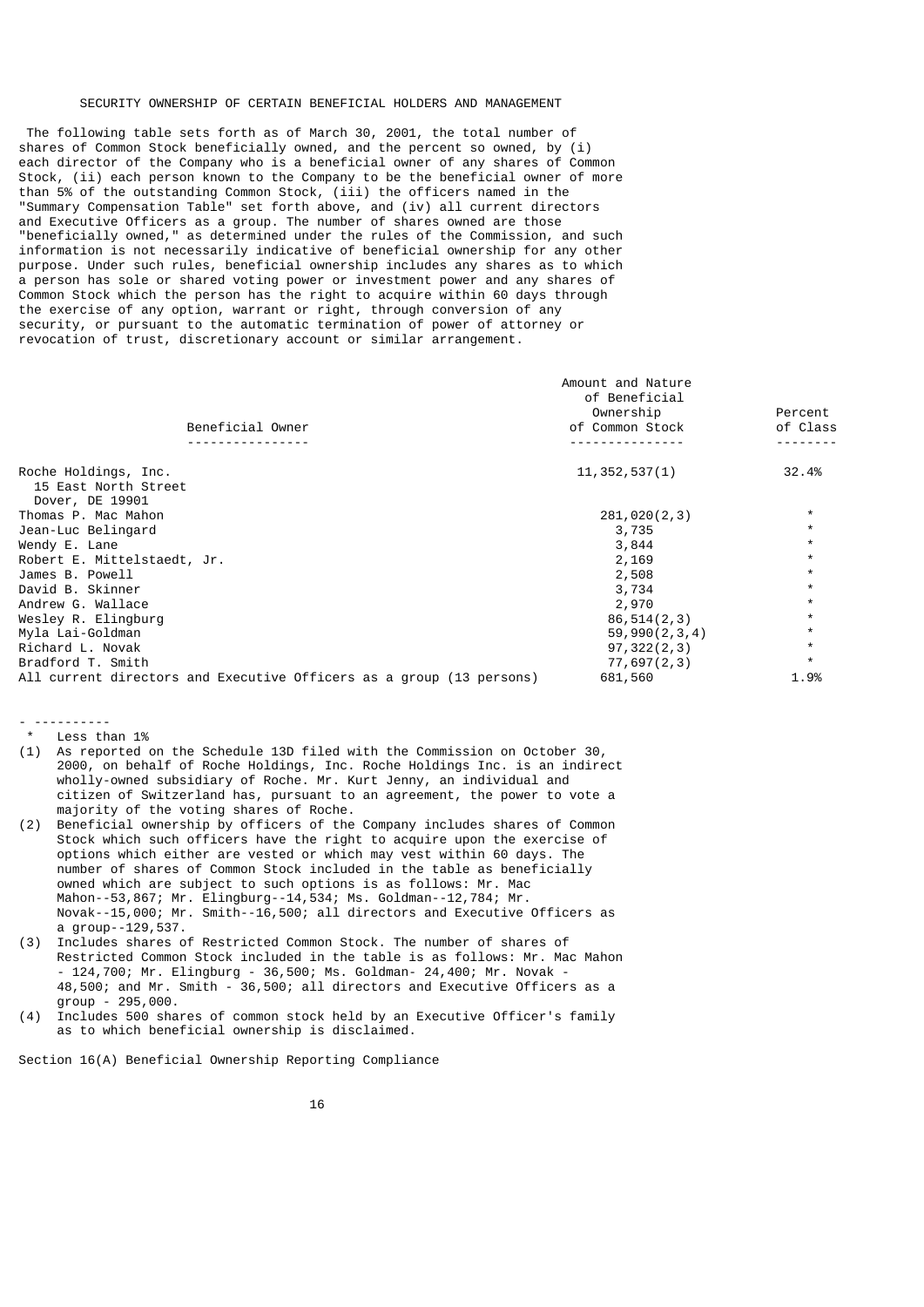The Company's directors and executive officers, and any beneficial owner of more than 10% of a class of equity securities of the Company, are required to report their ownership of the Company's equity securities and any changes in such ownership to the Commission and the securities exchange on which the equity securities are registered. The Company is required to disclose in this Proxy Statement any delinquent filing of such reports and any failure to file such reports with respect to the fiscal year ended December 31, 2000 and any prior fiscal years.

 Non-employee directors of the Company receive a portion of their annual retainer in stock on a monthly basis pursuant to the Company's 1995 Stock Plan for Non-Employee Directors, as amended, (the "Directors' Plan"). The grants of such stock to non-employee directors are exempt transactions pursuant to Rule 16b-3 of the Securities Exchange Act of 1934. Each of the non-employee directors of the Company received stock pursuant to the Directors' Plan during 1997 and 1998 which was not reported on a per transaction basis, although the grants of such stock are included in the report by such individuals of their aggregate share holdings in their most recent Section 16 filings.

ITEM TWO: APPROVAL OF THE AMENDMENT TO THE CERTIFICATE OF INCORPORATION

### Introduction

 The Company's Amended and Restated Certificate of Incorporation (the "Certificate of Incorporation") currently authorizes the issuance of fifty-two million (52,000,000) shares of Common Stock, par value \$0.10, and thirty million (30,000,000) shares of Preferred Stock, par value \$0.10. On April 10, 2001, the Board of Directors adopted a resolution proposing that the Certificate of Incorporation of the Company be amended (the "Amendment") to increase the number of authorized shares of Common Stock to one hundred and fifty-six million (156,000,000), and to increase the number of authorized shares of capital stock from eighty-two million (82,000,000) to one hundred and eighty-six million (186,000,000), subject to stockholder approval of the Amendment. If the Amendment is approved by the stockholders, it will become effective upon the filing of the Amendment with the Delaware Secretary of State.

 On December 31, 1999, the closing price per share of the Common Stock on the NYSE was \$3.6875. The Company effected a one-for-ten reverse stock split following the annual meeting of May 2, 2000. Prior to that reverse split, the number of shares of Common Stock authorized was 520 million, of which approximately 376 million were available for future issuance or upon conversion of then outstanding Preferred Stock. That reverse stock split reduced the number of shares of Common Stock outstanding from approximately 130 million to approximately 13 million. On April 10, 2001, the closing price per share of the Common Stock on the NYSE had risen to \$126.41. This increase in the per share price of the Common Stock, if maintained, is a factor which the Board of Directors would consider persuasive in deciding to whether to effect a stock split in the future. If the Company were to choose to effect a stock split after the proposed increase is approved, the Company believes that increasing the number of shares outstanding and decreasing the price per share may help facilitate trading in and broaden the marketability of the Common Stock.

### Current Use of Shares

 As of March 30, 2001, the Company had 35,003,334 shares of Common Stock outstanding (including restricted stock awards). In addition, as of that date 2,271,774 shares were reserved for future issuance under the Company's stock incentive, employee stock purchase and non-employee director stock plans, and upon exercise of outstanding options. 369,500 shares had been issued as restricted stock under the stock incentive plan. There were no shares of Preferred Stock outstanding as of that date.

### Purpose and Effect of the Proposed Amendment

 The purpose of the proposed increase in the number of authorized shares of Common Stock is to provide more shares of Common Stock for general corporate purposes, including stock dividends and splits, raising additional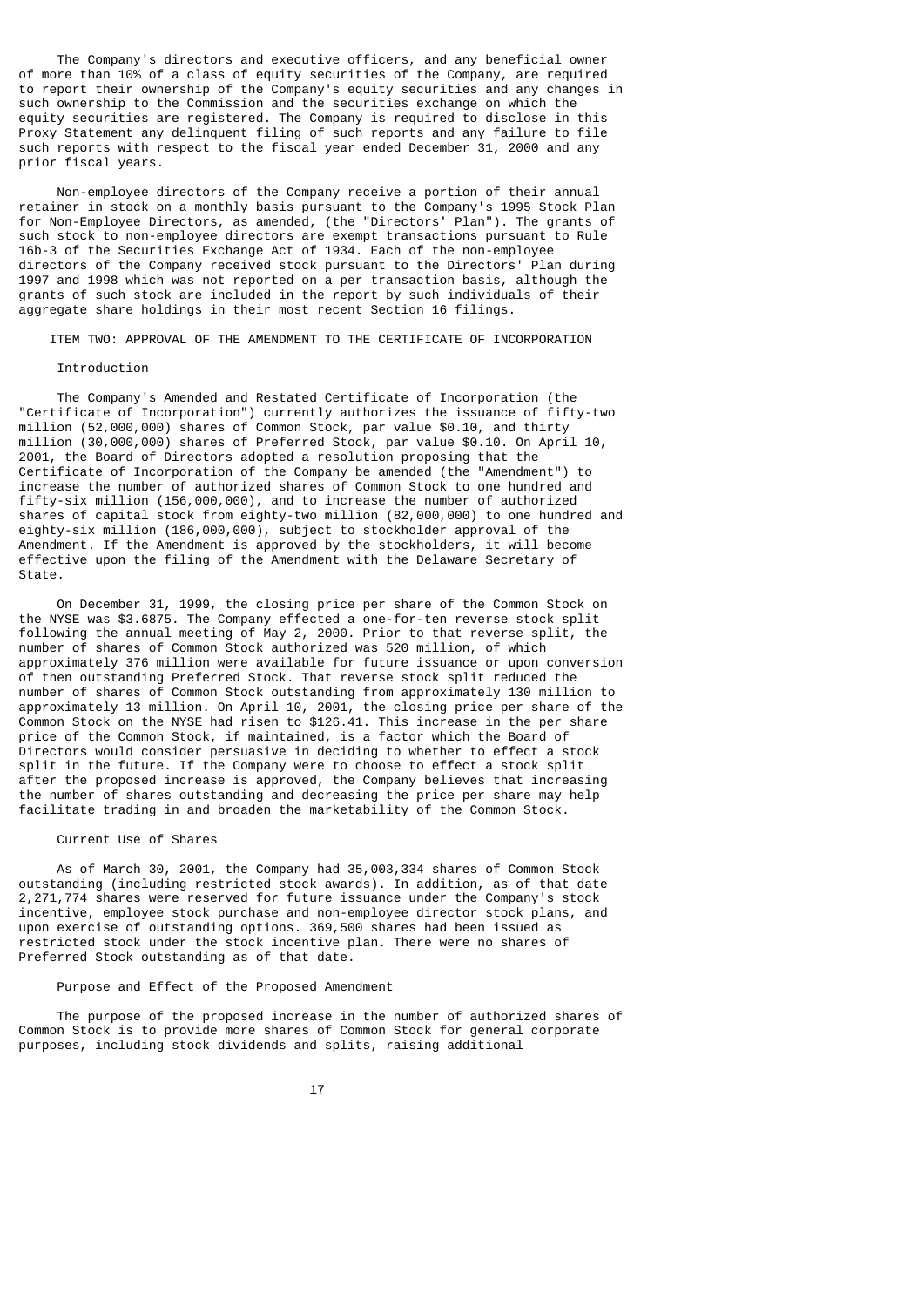capital, stock issuances under stockholder and employee stock plans, and possible future acquisitions. The Board of Directors believes that an increase in the total number of shares of authorized Common Stock will help the Company to meet its future needs, and give it greater flexibility in responding quickly to advantageous business opportunities.

 Except for issuance pursuant to the existing plans referred to above, there are no present plans, understandings or agreements for issuing a material number of additional shares of Common Stock from the currently authorized shares of Common Stock or the additional shares of stock proposed to be authorized under the Amendment. The additional shares would, however, be available for issuance without future action by the Company's stockholders except as required by law or regulation, including requirements of the New York Stock Exchange. The Company reserves the right to seek a further increase in authorized shares from time to time in the future as considered appropriate by the Board of Directors.

 Under the Company's Certificate of Incorporation, the Company's stockholders do not have any preemptive rights with respect to Common Stock. Thus, should the Board of Directors elect to issue additional shares of Common Stock, existing stockholders would not have any preferential rights to purchase such shares. In addition, if the Board of Directors elects to issue additional shares of Common Stock, such issuance could have a dilutive effect on the earnings per share and/or voting power of current stockholders.

 The proposed Amendment to increase the authorized number of shares of Common Stock could, under certain circumstances, have the effect of impeding unsolicited takeover attempts, although this is not the reason for this proposal. For example, in the event of a hostile attempt to take control of the Company, it might be possible for the Company to endeavor to impede the attempt by issuing shares of the Common Stock, thereby diluting the voting power of the other outstanding shares and increasing the potential cost to acquire the Company. The Amendment therefore may have the effect of discouraging unsolicited takeover attempts. The Board of Directors is not aware of any attempt to take control of the Company and the Board of Directors has not presented the proposal to approve the Amendment with the intent that it be used as a type of anti-takeover device.

## Vote Required to Approve Amendment

 The affirmative vote of the holders of a majority of the outstanding shares of Common Stock entitled to vote at the Annual Meeting, assuming a quorum is present, is necessary for approval of the proposal to amend the Certificate of Incorporation. Therefore, abstentions and broker non-votes (which may occur if a beneficial owner of stock where shares are held in a brokerage or bank account fails to provide the broker or the bank voting instructions as to such shares) will effectively count as votes against this proposal.

 The Board of Directors of the Company recommends that stockholders vote "FOR" approval of the Amendment to the Company's Certificate of Incorporation.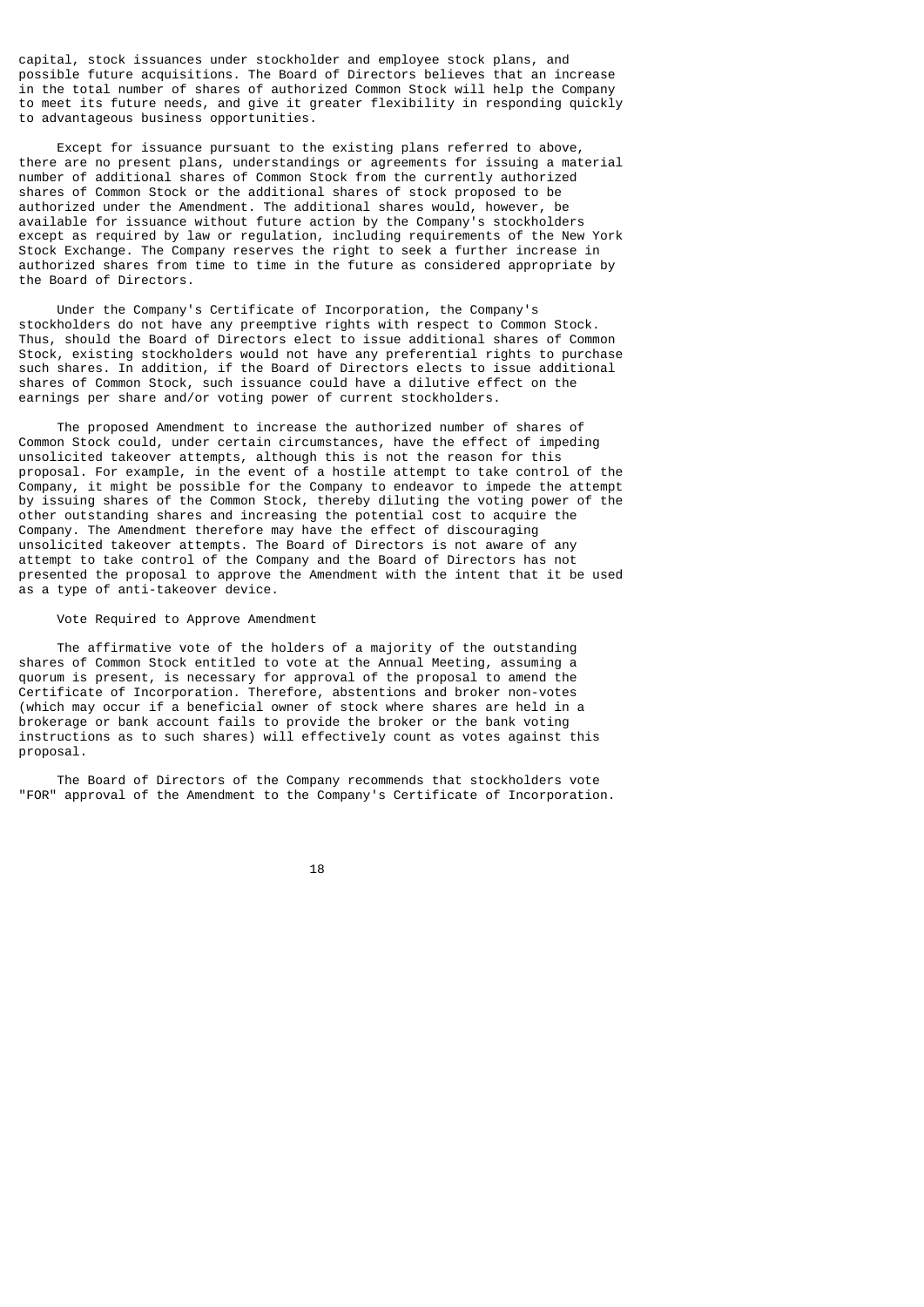## ITEM THREE: AMENDMENT TO THE LABORATORY CORPORATION OF AMERICA HOLDINGS 1995 STOCK PLAN FOR NON-EMPLOYEE DIRECTORS

 On April 10, 2001, the Board of Directors adopted the Stock Plan Amendment to the Laboratory Corporation of America Holdings 1995 Non-Employee Director Stock Plan (the "Plan") to extend the term thereof to June 30, 2006. The summary description herein of the principal features of the Plan as amended by the Stock Plan Amendment is qualified by reference to the Plan and the Stock Plan Amendment. The Stock Plan Amendment is attached hereto as Annex I. The Plan was originally adopted following approval at the annual meeting of September 20, 1995. After the annual meeting of June 25, 1997, the Plan was amended to extend its expiration date through June 30, 2001 and to increase by 300,000 the number of shares available under the Plan. As of March 30, 2001 taking into account the reverse stock split effected following the annual meeting of May 2, 2000, 16,765 shares had been issued under the Plan, and 15,735 shares were available for future issuance.

 The purpose of the Plan is to promote the interests of the Company and its stockholders by increasing the proprietary and vested interest of non-employee directors in the growth and performance of the Company by granting such directors shares of Common Stock as part of their annual retainer fee. The Stock Plan Amendment will, subject to shareholder approval at the Annual Meeting, extend the expiration date of the Plan through June 30, 2006.

 The Plan provides for the automatic payment of 50% of the annual retainer fee (currently \$30,000) for directors of the Company who are not employees of the Company ("Eligible Directors") in the number of shares of Common Stock that results from dividing 50% of the retainer by the fair market value of such shares on the date or dates such retainer is to be paid. The shares of Common Stock to be delivered under the Plan will be made available from the authorized but unissued shares of Common Stock or from treasury shares and prior to delivery will be registered by the Company with the Commission on Form S-8 and upon registration will be freely tradable, subject to applicable restrictions under Section 16 of the Exchange Act.

 The Plan is administered by the Board of Directors. Subject to the provisions of the Plan, the Board shall be authorized to interpret the Plan, to establish, amend, and rescind any rules and regulations relating to it and to make all other determinations necessary or advisable for its administration; provided, however, that the Board shall have no discretion with respect to the selection of directors to receive shares of Common Stock or the timing or pricing of grants of shares of Common Stock. The determinations of the Board in the administration of the Plan, as described herein, shall be final and conclusive. The Secretary of the Company shall be authorized to implement the Plan in accordance with its terms and to take such actions of a ministerial nature as shall be necessary to effectuate the intent and purpose thereof.

 In the event of a stock split, stock dividend, subdivision or combination of the shares of Common Stock or other change in corporate structure affecting the shares of Common Stock, the number of shares of common Stock authorized by the Plan shall be increased or decreased proportionately, as the case may be.

No award may be granted under the Plan after June 30, 2006.

 The Plan may be amended by the Board as it shall deem advisable or to conform to any change in any law or regulation applicable thereto; provided, that the Board may not, except in the limited circumstances described above, without the authorization and approval of shareholders in any respect make any amendment that would require stockholder approval under Rule 16b-3 of the Exchange Act or state law.

 Set forth below is a summary of the awards expected to be made with respect to the year 2001 pursuant to the Plan: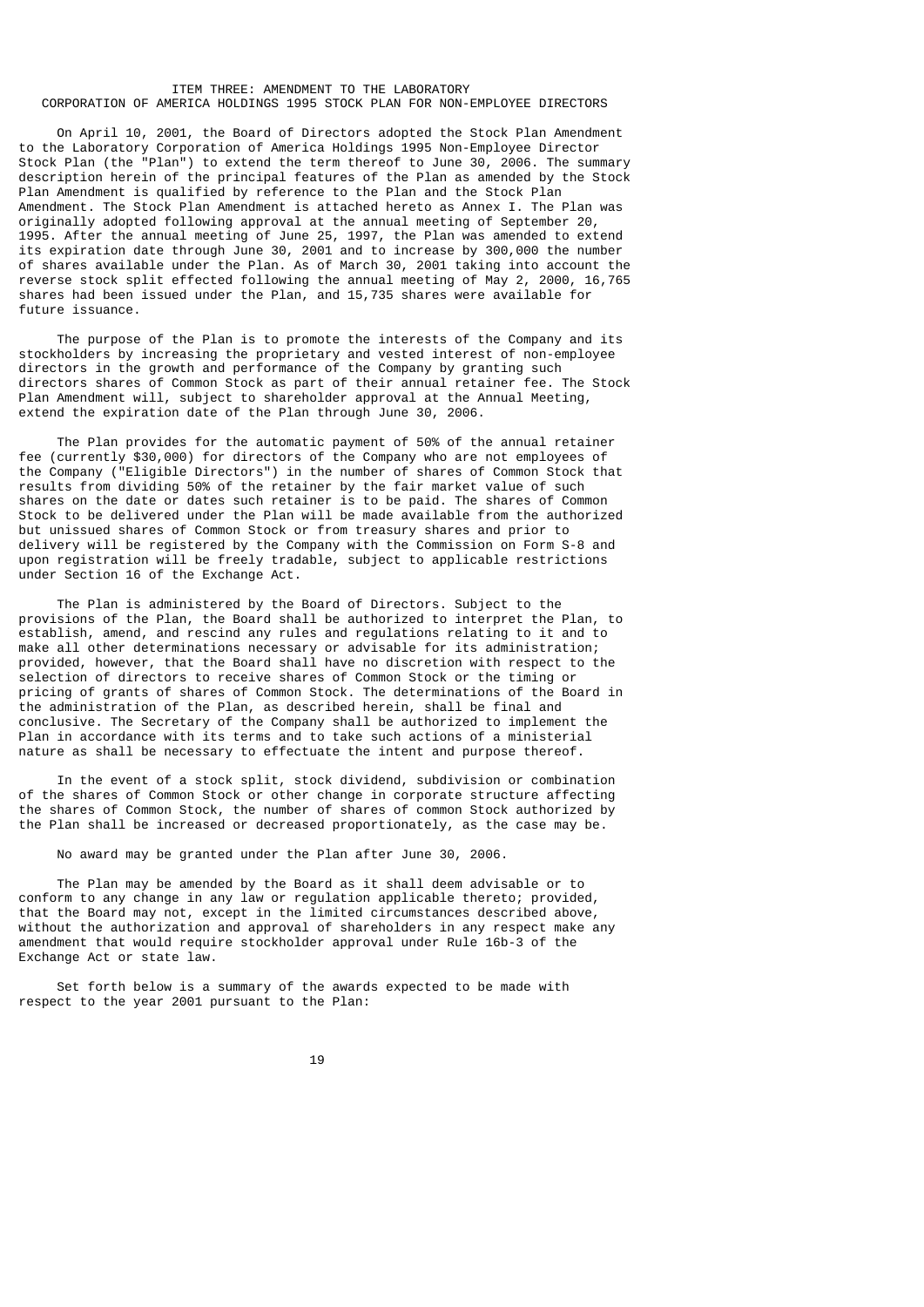### NEW PLAN BENEFITS LABORATORY CORPORATION OF AMERICA NON-EMPLOYEE DIRECTOR STOCK PLAN AS AMENDED

| Name and Position                   | Dollar Value (\$)               | Number of Units    |
|-------------------------------------|---------------------------------|--------------------|
| - - - - - - - - - - - - - - - - - - | - - - - - - - - - - - - - - - - | ----------------   |
| Non-Executive Director Group        | \$90,000(1)                     | not yet determined |

- ------------

(1) Each director will receive \$15,000.

 The Plan is not subject to any provision of ERISA and is not qualified under Section 401(a) of the Code.

 The Board of Directors of the Company recommends that stockholders vote "For" approval and adoption of the Stock Plan Amendment.

### ITEM FOUR: RATIFICATION OF INDEPENDENT ACCOUNTANTS

 Upon the recommendation of the Audit Committee, the Board of Directors has appointed PricewaterhouseCoopers LLP ("PwC") to audit the accounts of the Company for the year ending December 31, 2001. For the year ended December 31, 2000 the Company's accounts were audited by PwC.

 PwC's report on the financial statements of the Company for the year ended December 31, 2000 did not contain an adverse opinion or a disclaimer of opinion and was not qualified or modified as to uncertainty, audit scope, or accounting principles.

 To the knowledge of management and the Audit Committee of the Board of Directors of the Company, in connection with the audit of the Company's financial statements for the year ended December 31, 2000, there were no disagreements with PwC on any matters of accounting principles or practices, financial statement disclosure, or auditing scope and procedure which, if not resolved to the satisfaction of PwC, would have caused PwC to make reference to the matter in its reports.

 Representatives of PwC will be present at the Annual Meeting with the opportunity to make a statement if they desire to do so and will be available to respond to appropriate questions.

 Stockholder ratification of the appointment of PwC as the Company's independent accountants is not required by the Company's By-Laws or otherwise. The Board of Directors has elected to seek such ratification as a matter of good corporate practice. Should the stockholders fail to ratify the appointment of PwC as the Company's independent accountants for the year ending December 31, 2001, the Board of Directors will consider whether to retain that firm for such year.

## Audit Fees

 Audit fees paid to PricewaterhouseCoopers for the calendar year 2000 audit and reviews of Forms 10-Q totaled \$387,400, of which an aggregate amount of \$161,000 has been billed through December 31, 2000. No fees have been paid to PricewaterhouseCoopers for financial information systems design and implementation. Other fees paid to PricewaterhouseCoopers for the calendar year ended December 31, 2000 totaled \$411,800. These fees related to assistance provided with filing certain registration statements during 2000, as well as other consulting projects.

 The Audit Committee of the Board of Directors has considered the other services rendered and does not believe that they are incompatible with PricewaterhouseCoopers remaining independent.

 The Board of Directors of the Company recommends that stockholders vote "FOR" the ratification of the appointment of PwC as the Company's independent accountants for 2001.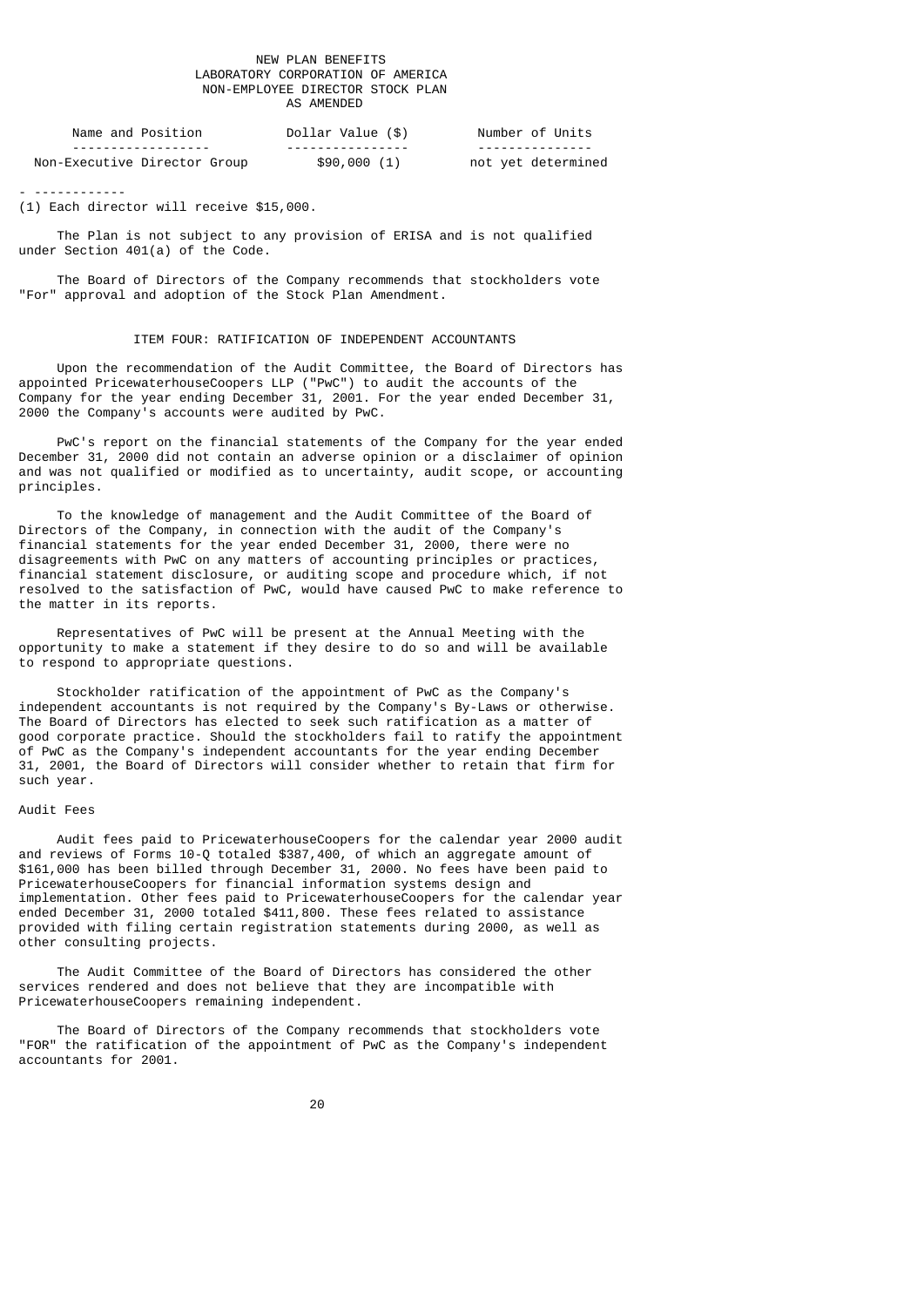#### Beneficial Ownership by Roche

 At October 30, 2000, 11,352,537 shares of the Company's outstanding common stock, or approximately 32.4% at March 30, 2001, were owned by Roche.

#### The Stockholder Agreement

 In 1995, the Company, and affiliates of Roche entered into the Stockholder Agreement. The Stockholder Agreement contains certain provisions relating to (i) the governance of the Company, including, but not limited to, the composition of the Board of Directors, (ii) the issuance, sale, and transfer of the Company's Equity Securities (as defined in the Stockholder Agreement) by the Company and Roche, and (iii) registration rights granted by the Company to Roche with respect to the Company's Equity Securities. A copy of the Stockholder Agreement was included as an exhibit to the Company's report on Form 8-K filed with the Commission on May 12, 1995.

 Roche currently has the right to designate three directors for nomination to the Board of Directors. If Roche's ownership of the Common Stock were to fall below 30% but remain at least 20%, Roche would have the right to designate two directors as nominees to the Board of Directors. If such ownership were to fall between 20% and 10%, Roche would have the right to designate one director. Currently, the Board of Directors is comprised of seven members.

 If Roche's ownership were to fall below 10%, Roche's rights under the Stockholder Agreement would terminate with respect to (i) changing the total number of members of the Board of Directors, (ii) designating a replacement director upon the death, resignation or retirement of a director selected by Roche, (iii) causing the Board of Directors to create vacancies on the Board for Roche's designated directors, (iv) voting and solicitation of votes, (v) directors serving on the Board committees, (vi) vacancies on Board committees and the management committee and (vii) action taken to conform the Company's Certificate of Incorporation and By-laws to the Stockholder Agreement.

 Roche's right to (i) have its shares included in a registration statement which the Company prepares and (ii) have the Company furnish it with certain financial information, would terminate if Roche's ownership were to fall below 20%. If Roche ceased to own any Registrable Securities (as defined under the Stockholder Agreement), then  $(i)$  all of its registration rights and  $(ii)$ covenants of the Company in its favor with respect to transfers made by Roche pursuant to Rule 144A under the Securities Act of 1933 under the Stockholder Agreement would terminate.

 Except as specified above, all of Roche's rights under the Stockholder Agreement would terminate if its ownership were to fall below 30%. For the purposes of this section, the term "ownership" means the percentage of Total Voting Power, determined on the basis of the number of shares of Voting Stock actually outstanding, that is controlled, directly or indirectly, by Roche and its affiliates (as such terms are defined in the Stockholder Agreement, as it may be amended from time to time).

### Certain Transactions with Roche

 The Company has certain on-going arrangements with Roche for the purchase by the Company of certain products and the licensing by the Company from Roche of certain diagnostic technologies, with an aggregate value of approximately \$42.7 million in 2000. In addition, the Company made royalty payments to Roche in the amount of approximately \$2.8 million in 2000. The Company provides certain diagnostic testing and support services to Roche in connection with Roche's clinical pharmaceutical trials, with an aggregate value of approximately \$1.3 million in 2000. Each of these arrangements was entered into in the ordinary course of business, on an arm's-length basis, and on terms which the Company believes are no less favorable to it than those obtainable from unaffiliated third parties.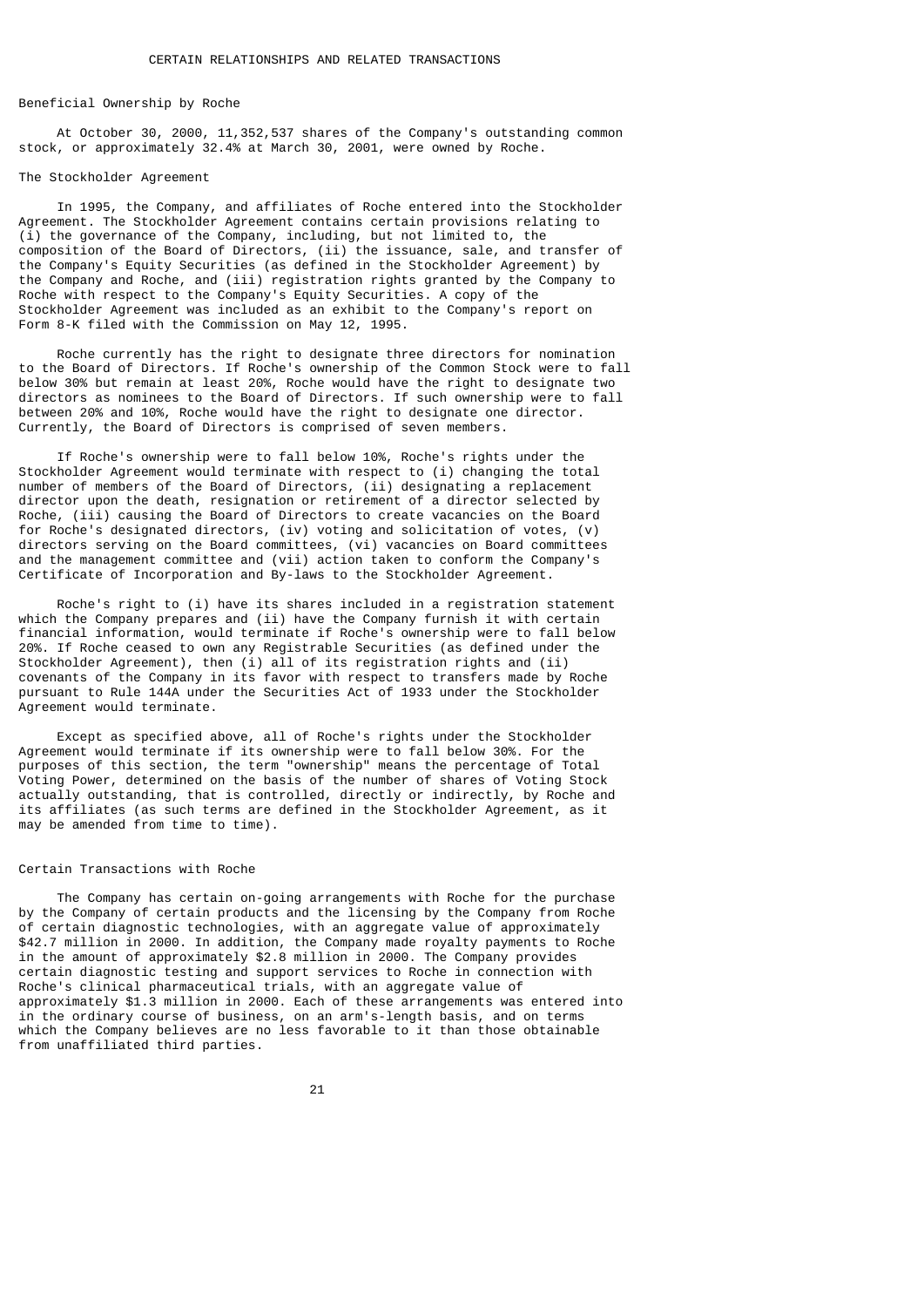Certain Transactions with TriPath Imaging, Inc. (formerly known as AutoCyte, Inc.)

 Dr. Powell is the former President and Chief Executive Officer of TriPath Imaging, Inc. ("TriPath") and had a beneficial ownership of approximately 4.0% of TriPath's common stock at December 31, 2000.

 The Company has certain on-going arrangements with TriPath for the purchase by the Company of certain products with an aggregate value of approximately \$0.5 million in 2000.

### STOCKHOLDER PROPOSALS

 Under the rules and regulations of the Commission as currently in effect, any holder of at least \$2,000 in market value, or 1% of Common Stock who desires to have a proposal presented in the Company's proxy material for use in connection with the annual meeting of stockholders to be held in 2001 must transmit that proposal (along with his name, address, the number of shares of Common Stock that he holds of record or beneficially, the dates upon which the securities were acquired and documentary support for a claim of beneficial ownership) in writing as set forth below. Such holder must continue to hold his Common Stock through the date of the meeting. Proposals of stockholders intended to be presented at the next annual meeting must be received by Bradford T. Smith, Secretary, Laboratory Corporation of America Holdings, 358 South Main Street, Burlington, North Carolina 27215, no later than December 28, 2001. This date was based on a planned meeting date in late May 2002.

 Holders of Common Stock who want to have proposals submitted for consideration at future meetings of stockholders should consult the applicable rules and regulations of the Commission with respect to such proposals, including the permissible number and length of proposals and other matters governed by such rules and regulations.

<u>22 and 23 and 23 and 23 and 23 and 23 and 23 and 23 and 23 and 23 and 23 and 23 and 23 and 23 and 23 and 23 a</u>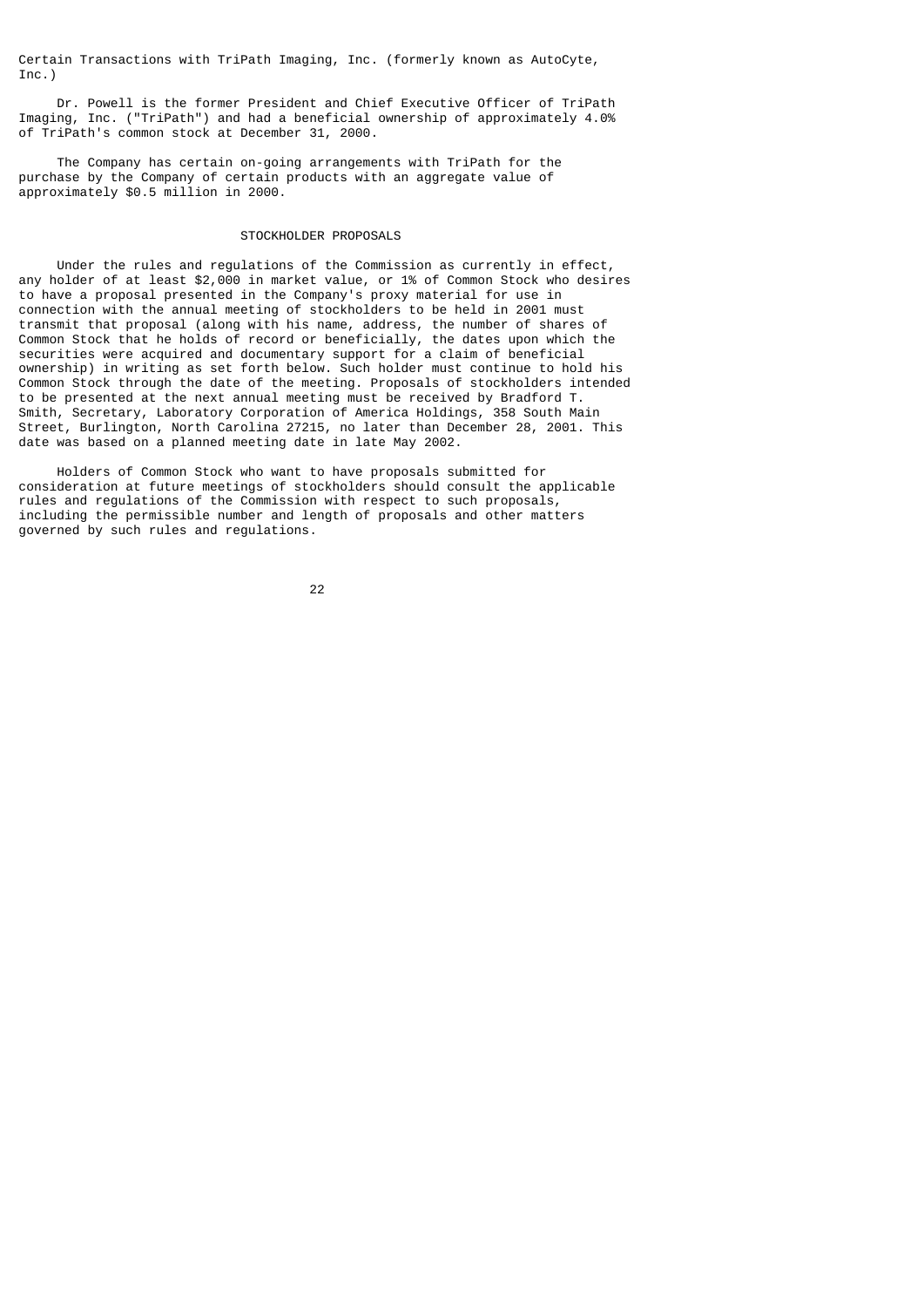#### ADDITIONAL INFORMATION

 The Company will make available a copy of the 2000 Form 10-K and any quarterly reports on Form 10-Q filed thereafter, without charge, upon written request to the Secretary, Laboratory Corporation of America Holdings, 358 South Main Street, Burlington, North Carolina 27215. Each such request must set forth a good faith representation that, as of the Record Date (April 18, 2001), the person making the request was a beneficial owner of Common Stock entitled to vote.

 In order to ensure timely delivery of such document prior to the annual meeting, any request should be received by the Company promptly.

# OTHER BUSINESS

 The Company knows of no other matters which may come before the Annual Meeting. However, if any such matters properly come before the Annual Meeting, the individuals named in the proxies will vote on such matters in accordance with their best judgment.

 By Order of the Board of Directors LOGO Bradford T. Smith Secretary

April 26, 2001

<u>23 and 23 and 23 and 23 and 23 and 23 and 23 and 23 and 23 and 23 and 23 and 23 and 23 and 23 and 23 and 23 and 23 and 23 and 23 and 23 and 23 and 23 and 23 and 23 and 23 and 23 and 23 and 23 and 23 and 23 and 23 and 23 a</u>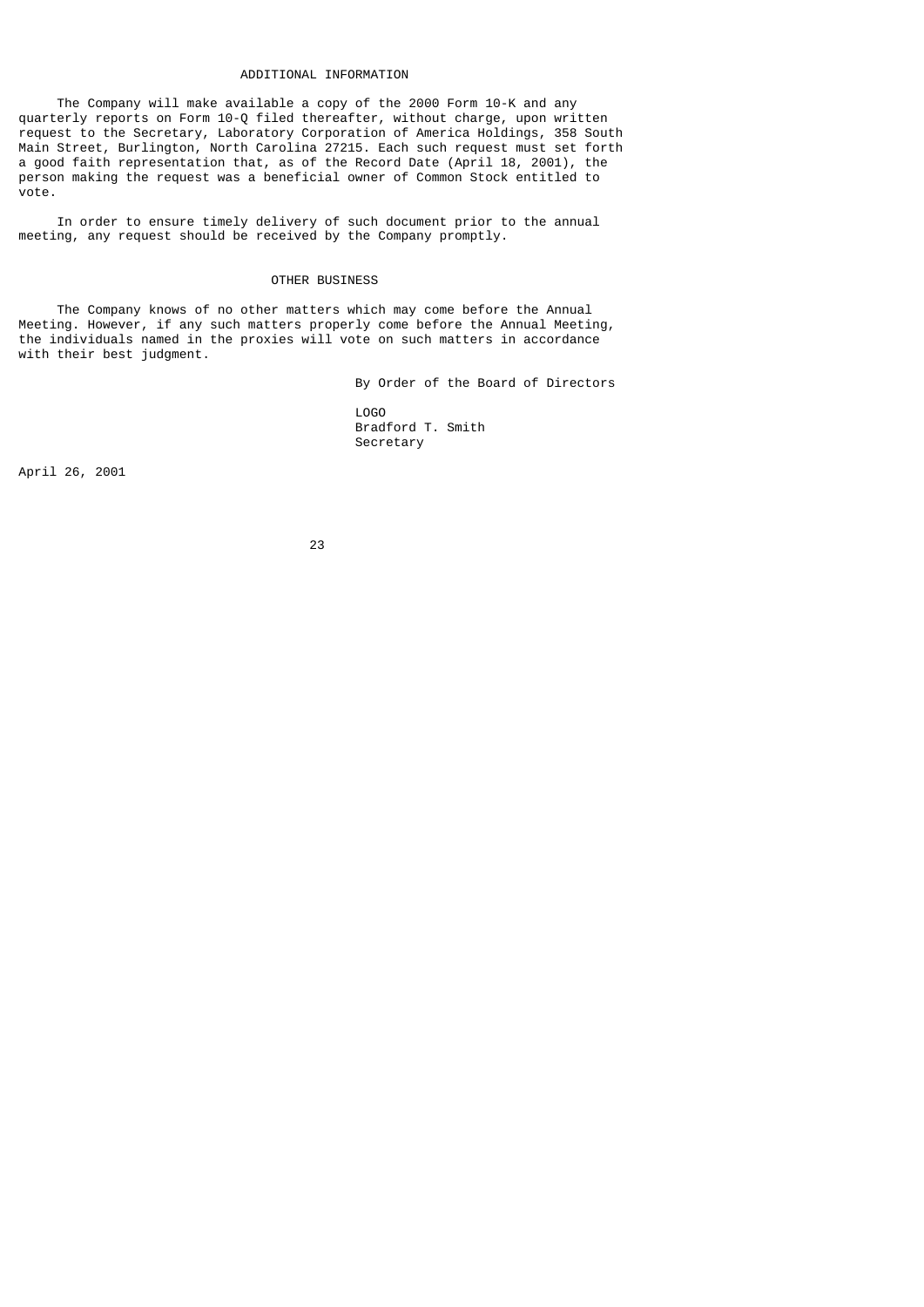### SECOND AMENDMENT TO LABORATORY CORPORATION OF AMERICA HOLDINGS 1995 STOCK PLAN FOR NON-EMPLOYEE DIRECTORS

 This Second Amendment ("Amendment") to the Laboratory Corporation of America Holdings 1995 Stock Plan for Non-Employee Directors (the "Plan") made this 10th day of April, 2001 by Laboratory Corporation of America Holdings (the "Company"). All capitalized terms in this Amendment not otherwise defined shall have their respective meanings under the Plan.

WHEREAS, the Company wishes to extend the expiration date of the Plan;

 NOW THEREFORE, subject to shareholder approval, the Board of Directors hereby adopts this Amendment upon the following terms and conditions.

 1. The second sentence of Section 11 shall be deleted and replaced with the following sentence:

 The Plan shall terminate on June 30, 2006, unless the Plan is extended or terminated at an earlier date by shareholders or by exhaustion of the Shares available for issuance thereunder.

 Witness the signature of the undersigned officer of Laboratory Corporation of America Holdings.

> Laboratory Corporation of America Holdings Bradford T. Smith

and the state of the By

 ------------------------------------------- Executive Vice President and General Counsel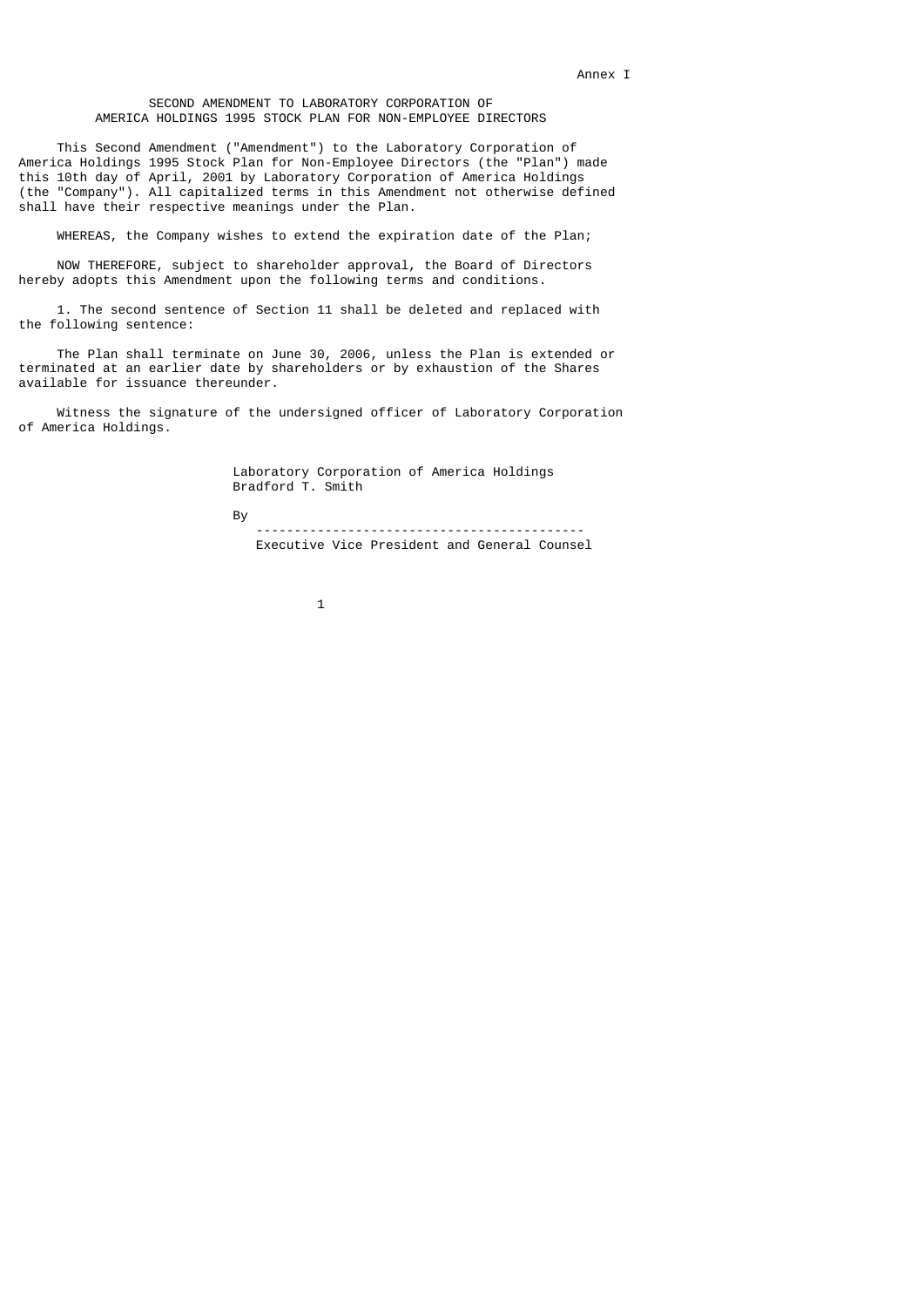### STOCKHOLDERS' PROXY SOLICITED BY THE BOARD OF DIRECTORS OF LABORATORY CORPORATION OF AMERICA HOLDINGS

# To: Laboratory Corporation of America Holdings

 I appoint Bradford T. Smith and Wesley R. Elingburg, individually and together, as my proxies, with power of substitution, to vote all of my LABORATORY CORPORATION OF AMERICA HOLDINGS common stock at the Annual Meeting of stockholders of LABORATORY CORPORATION OF AMERICA HOLDINGS to be held at The Paramount Theater, 128 East Front Street, Burlington, NC, 27215 on Thursday, May 24, 2001 at 9:00 a.m., Eastern Daylight time, and at any adjournment or postponement of the meeting.

 My proxies will vote the shares represented by this proxy as directed on the other side of this card, but in the absence of any instructions from me, my proxies will vote "FOR" the election of all the nominees listed under Item 1 and "FOR" Item 2, Item 3 and Item 4. My proxies may vote according to their discretion on any other matter which may properly come before the meeting. I may revoke this proxy prior to its exercise.

Please sign and date the other side of the card.

(Please fill in the appropriate boxes on the other side.)